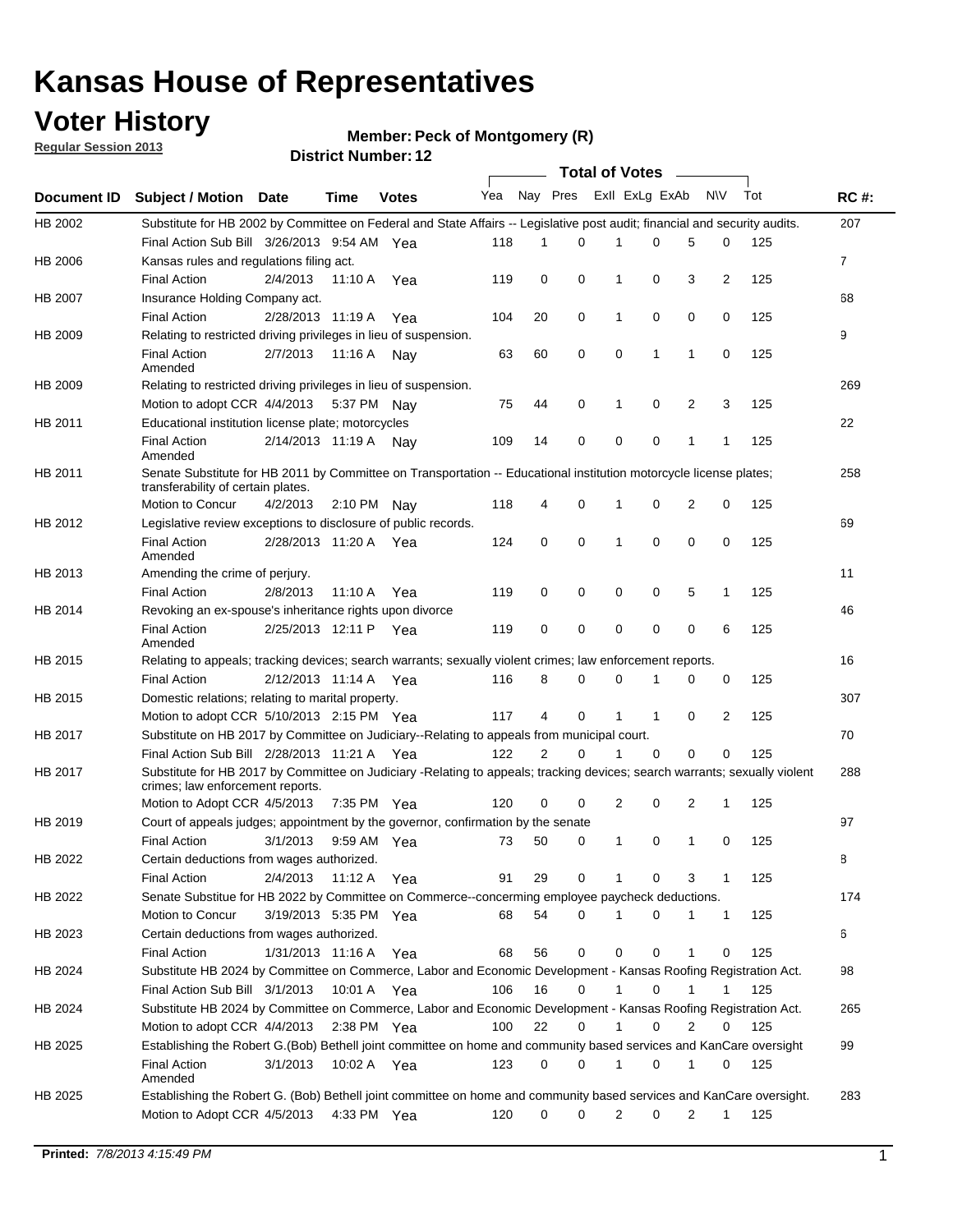## **Voter History**

**Member: Peck of Montgomery (R)** 

**Regular Session 2013**

|             |                                                                                                                                                                                                                                                        |                       |             | ו הסעוווטנו ועווווטכו |     |                | <b>Total of Votes</b>   |                |             |                |              |     |     |
|-------------|--------------------------------------------------------------------------------------------------------------------------------------------------------------------------------------------------------------------------------------------------------|-----------------------|-------------|-----------------------|-----|----------------|-------------------------|----------------|-------------|----------------|--------------|-----|-----|
| Document ID | <b>Subject / Motion Date</b>                                                                                                                                                                                                                           |                       | Time        | <b>Votes</b>          | Yea |                | Nay Pres Exll ExLg ExAb |                |             |                | <b>NV</b>    | Tot | RC# |
| HB 2028     | Providing for venue in Shawnee County District Court in certain forfeiture proceedings                                                                                                                                                                 |                       |             |                       |     |                |                         |                |             |                |              |     | 12  |
|             | <b>Final Action</b><br>Amended                                                                                                                                                                                                                         | 2/8/2013              | 11:12 A Yea |                       | 119 | 1              | $\Omega$                | 0              | 0           | 5              | 0            | 125 |     |
| HB 2028     | Providing for venue in Shawnee County District Court in certain forfeiture proceedings                                                                                                                                                                 |                       |             |                       |     |                |                         |                |             |                |              |     | 199 |
|             | Motion to Concur                                                                                                                                                                                                                                       | 3/25/2013 9:36 AM Yea |             |                       | 120 | 0              | 0                       | 2              | 0           | 2              | $\mathbf{1}$ | 125 |     |
| HB 2030     | Creating wounded warrior deer hunting permits for injured combat veterans.                                                                                                                                                                             |                       |             |                       |     |                |                         |                |             |                |              |     | 25  |
|             | <b>Final Action</b><br>Amended                                                                                                                                                                                                                         | 2/15/2013 11:16 A     |             | Yea                   | 115 | 0              | 0                       | 2              | 2           | 3              | 3            | 125 |     |
| HB 2033     | Concerning the regulation of knives                                                                                                                                                                                                                    |                       |             |                       |     |                |                         |                |             |                |              |     | 143 |
|             | <b>Final Action</b>                                                                                                                                                                                                                                    | 3/7/2013              | 12:12 P     | Yea                   | 93  | 28             | 0                       | 1              | 0           | 3              | 0            | 125 |     |
| HB 2033     | Concerning the regulation of knives.                                                                                                                                                                                                                   |                       |             |                       |     |                |                         |                |             |                |              |     | 270 |
|             | Motion to adopt CCR 4/4/2013 5:43 PM Yea                                                                                                                                                                                                               |                       |             |                       | 95  | 26             | 0                       | 1              | 0           | 3              | 0            | 125 |     |
| HB 2034     | Human trafficking; crimes of commercial sexual exploitation of a child, selling sexual relations, promoting the sale of sexual<br>relations and buying sexual relations; children in need of care; staff secure faciliies.                             |                       |             |                       |     |                |                         |                |             |                |              |     | 17  |
|             | <b>Final Action</b><br>Amended                                                                                                                                                                                                                         | 2/12/2013 11:16 A Yea |             |                       | 124 | 0              | $\Omega$                | 0              | 1           | $\Omega$       | 0            | 125 |     |
| HB 2034     | S Sub for HB 2034 by Committee on Judiciary - Human trafficking; crimes of commercial sexual exploitation of a child, selling<br>sexual relations, promoting the sale of sexual relations and buying sexual relations; children in need of care; staff |                       |             |                       |     |                |                         |                |             |                |              |     | 282 |
|             | Motion to Adopt CCR 4/5/2013 4:18 PM Yea                                                                                                                                                                                                               |                       |             |                       | 120 | $\Omega$       | $\Omega$                | $\overline{2}$ | $\mathbf 0$ | $\overline{2}$ | 1            | 125 |     |
| HB 2035     | Cities; experience requirements for plumbers, electricians and certain mechanical contractors.                                                                                                                                                         |                       |             |                       |     |                |                         |                |             |                |              |     | 29  |
|             | <b>Final Action</b>                                                                                                                                                                                                                                    | 2/18/2013 11:16 A     |             | Yea                   | 117 | $\overline{2}$ | $\Omega$                | 2              | 0           | 4              | 0            | 125 |     |
| HB 2037     | Public property; religious displays; other displays.                                                                                                                                                                                                   |                       |             |                       |     |                |                         |                |             |                |              |     | 176 |
|             | <b>Final Action</b>                                                                                                                                                                                                                                    | 3/20/2013 10:27 A Yea |             |                       | 120 | 3              | 0                       | 1              | 0           | $\mathbf{1}$   | 0            | 125 |     |
| HB 2041     | Criminal history record information; definition; municipal court reporting; district court reporting.                                                                                                                                                  |                       |             |                       |     |                |                         |                |             |                |              |     | 19  |
|             | <b>Final Action</b>                                                                                                                                                                                                                                    | 2/13/2013 11:23 A     |             | Yea                   | 119 | 3              | 0                       | 0              | 0           | 3              | 0            | 125 |     |
| HB 2042     | Appraisal of property for taxation purposes; appeals; changes.                                                                                                                                                                                         |                       |             |                       |     |                |                         |                |             |                |              |     | 158 |
|             | <b>Final Action</b><br>Amended                                                                                                                                                                                                                         | 3/18/2013 11:19 A     |             | Yea                   | 109 | 12             | 0                       | 2              | 0           | $\overline{2}$ | 0            | 125 |     |
| HB 2043     | Aggravated battery; driving under the influence.                                                                                                                                                                                                       |                       |             |                       |     |                |                         |                |             |                |              |     | 100 |
|             | <b>Final Action</b><br>Amended                                                                                                                                                                                                                         | 3/1/2013              | 10:03 A Yea |                       | 123 | 0              | 0                       | 1              | 0           | 1              | 0            | 125 |     |
| HB 2043     | Senate Substitute for HB 2043 by Committee on Judiciary - Attorney general; duties and responsibilities; notice of intent to<br>seek the death penalty.                                                                                                |                       |             |                       |     |                |                         |                |             |                |              |     | 271 |
|             | Motion to adopt CCR 4/4/2013                                                                                                                                                                                                                           |                       | 5:48 PM     | Yea                   | 121 | 0              | $\Omega$                |                | 0           | 3              | 0            | 125 |     |
| HB 2044     | Increasing the penalty for a person who distributes a controlled substance that causes great bodily harm or death.                                                                                                                                     |                       |             |                       |     |                |                         |                |             |                |              |     | 101 |
|             | <b>Final Action</b><br>Amended                                                                                                                                                                                                                         | 3/1/2013              | 10:05 A     | Yea                   | 112 | 11             | $\Omega$                |                | 0           |                | 0            | 125 |     |
| HB 2047     | Requiring certain municipalities to vote to increase property tax revenues over previous year when such increase exceeds<br>inflation; publication.                                                                                                    |                       |             |                       |     |                |                         |                |             |                |              |     | 186 |
|             | <b>Final Action</b><br>Amended                                                                                                                                                                                                                         | 3/21/2013 11:29 A Yea |             |                       | 68  | 53             | 0                       | 1              | 0           | 3              | 0            | 125 |     |
| HB 2049     | Kansas department of agriculture; increasing certain fees and eliminating sunsets on various program fees.                                                                                                                                             |                       |             |                       |     |                |                         |                |             |                |              |     | 59  |
|             | <b>Final Action</b><br>Amended                                                                                                                                                                                                                         | 2/27/2013 12:23 P     |             | Nay                   | 77  | 46             | $\Omega$                | 1              | 0           | 1              | 0            | 125 |     |
| HB 2049     | Kansas department of agriculture; increasing certain fees; concerning sunsets on various program fees.                                                                                                                                                 |                       |             |                       |     |                |                         |                |             |                |              |     | 324 |
|             | Motion to adopt CCR 6/2/2013                                                                                                                                                                                                                           |                       | 12:28 A     | Nay                   | 45  | 64             | 0                       |                | 0           | 6              | 9            | 125 |     |
| HB 2050     | Agriculture; agricultural chemical registration; pesticide business liablity insurance; repeal of the Kansas agricultural liming<br>materials act.                                                                                                     |                       |             |                       |     |                |                         |                |             |                |              |     | 60  |
|             | <b>Final Action</b><br>Amended                                                                                                                                                                                                                         | 2/27/2013 12:25 P     |             | Nay                   | 103 | 20             | 0                       | 1              | 0           | 1              | 0            | 125 |     |
| HB 2051     | Substitute for HB 2051 by Committee on Agriculture and Natural Resources--Amending provisions relating to dams,<br>obstructions, sstreams and water flex accounts and transfer permits.                                                                |                       |             |                       |     |                |                         |                |             |                |              |     | 50  |
|             | Final Action Sub Bill 2/26/2013 2:12 PM Yea                                                                                                                                                                                                            |                       |             |                       | 117 | $\overline{2}$ | 0                       | 0              | 0           | 0              | 6            | 125 |     |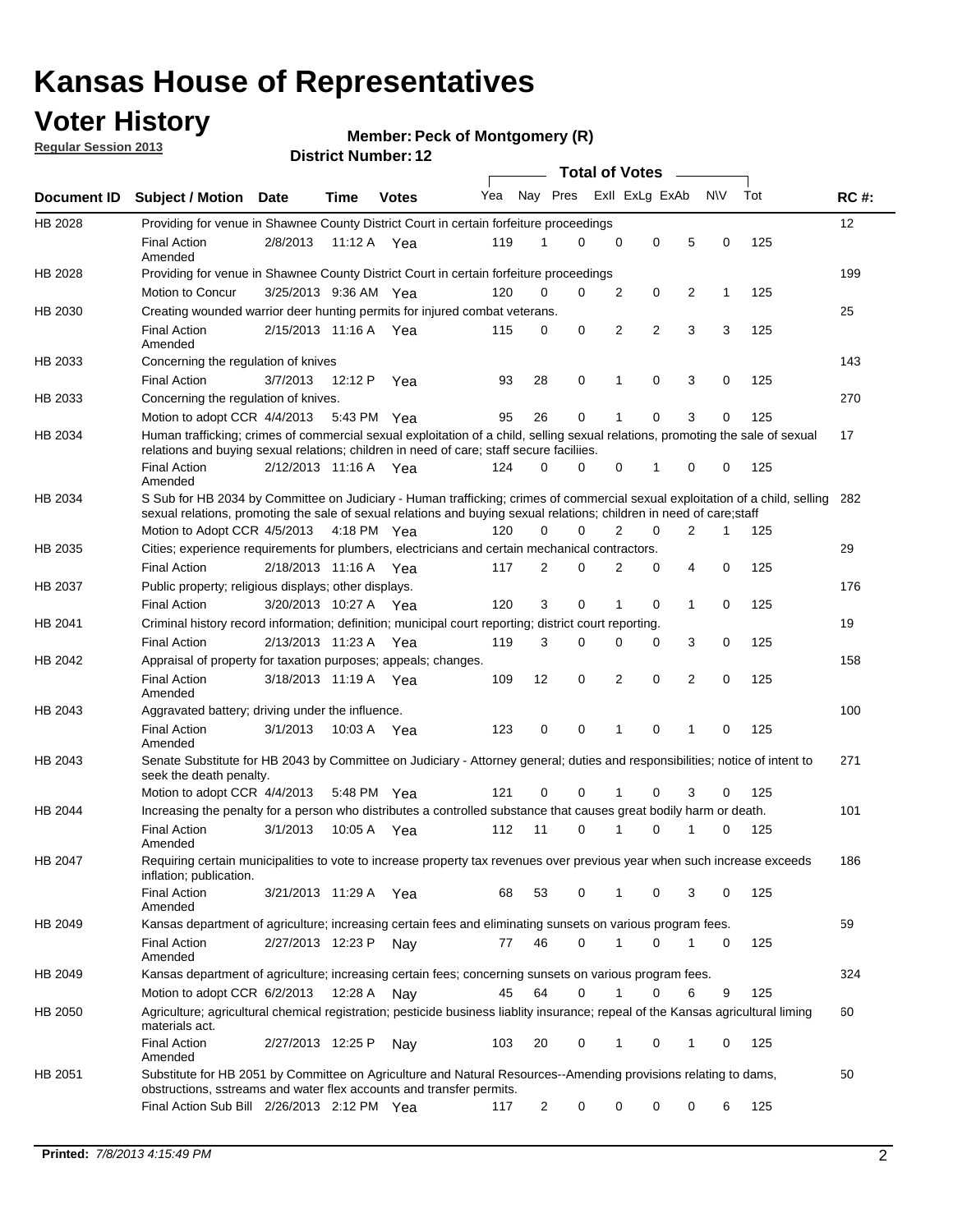## **Voter History**

**Member: Peck of Montgomery (R)** 

**Regular Session 2013**

|             |                                                                                                                                                                                                                                          |                       |             | ו הסעוווטנו ועווווטכו |     |                |          | <b>Total of Votes</b> | $\sim$         |                |           |     |             |
|-------------|------------------------------------------------------------------------------------------------------------------------------------------------------------------------------------------------------------------------------------------|-----------------------|-------------|-----------------------|-----|----------------|----------|-----------------------|----------------|----------------|-----------|-----|-------------|
| Document ID | <b>Subject / Motion Date</b>                                                                                                                                                                                                             |                       | Time        | <b>Votes</b>          | Yea |                | Nay Pres |                       | Exll ExLg ExAb |                | <b>NV</b> | Tot | <b>RC#:</b> |
| HB 2052     | Discharging a firearm inside or into a city; unlawful acts; exceptions.                                                                                                                                                                  |                       |             |                       |     |                |          |                       |                |                |           |     | 155         |
|             | <b>Final Action</b><br>Amended                                                                                                                                                                                                           | 3/14/2013 11:20 A Yea |             |                       | 121 | $\overline{2}$ | 0        | 0                     | 0              | $\overline{2}$ | 0         | 125 |             |
| HB 2052     | Senate Substitute for HB 2052 by Committee on Federal and State Affairs - Concerning firearms; personal and family<br>protection act; concealed handguns in public building; other changes; unlawful discharge of a firearm inside city. |                       |             |                       |     |                |          |                       |                |                |           |     | 300         |
|             | Motion to Adopt CCR 4/5/2013                                                                                                                                                                                                             |                       | 10:24 P Yea |                       | 104 | 16             | 0        | 2                     | 0              | 2              | 1         | 125 |             |
| HB 2055     | Personal and Familly Protection Act; public buildings; adequate security.                                                                                                                                                                |                       |             |                       |     |                |          |                       |                |                |           |     | 156         |
|             | <b>Final Action</b><br>Amended                                                                                                                                                                                                           | 3/14/2013 11:26 A Yea |             |                       | 84  | 38             | 0        | 0                     | 0              | $\overline{2}$ | 1         | 125 |             |
| HB 2057     | Concerning property taxation; relating to county appraisers; appointing interim appraiser.                                                                                                                                               |                       |             |                       |     |                |          |                       |                |                |           |     | 208         |
|             | <b>Final Action</b>                                                                                                                                                                                                                      | 3/26/2013 9:55 AM Yea |             |                       | 119 | 0              | 0        | 1                     | 0              | 5              | 0         | 125 |             |
| HB 2058     | Taxation of helium and certain other gases under mineral severance tax, and prohibition of certain refunds related thereto.                                                                                                              |                       |             |                       |     |                |          |                       |                |                |           |     | 159         |
|             | <b>Final Action</b>                                                                                                                                                                                                                      | 3/18/2013 11:21 A Yea |             |                       | 119 | 2              | 0        | 2                     | 0              | 2              | $\Omega$  | 125 |             |
| HB 2059     | Income tax deductions and modifications and severance tax exemptions; basis of partner's interest and shareholder's stock;<br>statutory clarification.                                                                                   |                       |             |                       |     |                |          |                       |                |                |           |     | 14          |
|             | <b>Final Action</b><br>Amended                                                                                                                                                                                                           | 2/11/2013 11:42 A     |             | Yea                   | 122 | 2              | 0        | 0                     | 0              | 1              | 0         | 125 |             |
| HB 2059     | Income tax deductions and modifications and severance tax exemptions; basis of partner's interest and shareholder's stock;<br>statutory clarification.                                                                                   |                       |             |                       |     |                |          |                       |                |                |           |     | 293         |
|             | Motion to Concur                                                                                                                                                                                                                         | 4/5/2013              |             | 8:14 PM Nay           | 0   | - 120          | 0        | $\overline{2}$        | 0              | $\overline{2}$ | 1         | 125 |             |
| HB 2059     | Income tax rates, deductions and credits; rural opportunity zones; sales tax rates and distribution of revenue; severance tax;<br>and property tax exemptions for IRB property and property damaged by natural disaster.                 |                       |             |                       |     |                |          |                       |                |                |           |     | 322         |
|             | Motion to adopt CCR 6/2/2013                                                                                                                                                                                                             |                       | 12:11 A     | Nav                   | 69  | 45             | 0        | $\mathbf{1}$          | 0              | 6              | 4         | 125 |             |
| HB 2060     | Prohibiting certain confined persons from receiving food sales tax refunds and homestead property tax refunds.                                                                                                                           |                       |             |                       |     |                |          |                       |                |                |           |     | 10          |
|             | <b>Final Action</b><br>Amended                                                                                                                                                                                                           | 2/7/2013              | 11:18 A     | Yea                   | 123 | $\mathbf 0$    | 0        | $\Omega$              | 1              | 1              | 0         | 125 |             |
| HB 2065     | Creating the crime of home improvement fraud.                                                                                                                                                                                            |                       |             |                       |     |                |          |                       |                |                |           |     | 20          |
|             | <b>Final Action</b><br>Amended                                                                                                                                                                                                           | 2/13/2013 11:26 A Nav |             |                       | 106 | 16             | 0        | 0                     | 0              | 3              | 0         | 125 |             |
| HB 2066     | Physical therapists; evaluation and treatment of patients.                                                                                                                                                                               |                       |             |                       |     |                |          |                       |                |                |           |     | 26          |
|             | <b>Final Action</b><br>Amended                                                                                                                                                                                                           | 2/15/2013 11:18 A Yea |             |                       | 98  | 16             | 0        | 2                     | $\overline{2}$ | 3              | 4         | 125 |             |
| HB 2067     | Board of nursing; assistant attorneys general.                                                                                                                                                                                           |                       |             |                       |     |                |          |                       |                |                |           |     | 15          |
|             | <b>Final Action</b>                                                                                                                                                                                                                      | 2/11/2013 11:44 A Yea |             |                       | 123 | 1              | 0        | 0                     | 0              | 1              | 0         | 125 |             |
| HB 2069     | Public policy; certain city ordinances and county resolutions declared void.                                                                                                                                                             |                       |             |                       |     |                |          |                       |                |                |           |     | 102         |
|             | <b>Final Action</b><br>Amended                                                                                                                                                                                                           | 3/1/2013              | 10:06 A     | Yea                   | 92  | 31             | $\Omega$ | 1                     | 0              | 1              | 0         | 125 |             |
| HB 2069     | Public policy; certain city ordinances and county resolutions declared void.                                                                                                                                                             |                       |             |                       |     |                |          |                       |                |                |           |     | 292         |
|             | Motion to Concur                                                                                                                                                                                                                         | 4/5/2013              |             | 8:04 PM Yea           | 88  | 32             | 0        | 2                     | 0              | $\overline{2}$ | 1         | 125 |             |
| HB 2070     | Appearance bond conditions; surety and bounty hunter regulation.                                                                                                                                                                         |                       |             |                       |     |                |          |                       |                |                |           |     | 103         |
|             | <b>Final Action</b><br>Amended                                                                                                                                                                                                           | 3/1/2013              |             | 10:08 A Yea           | 122 | $\mathbf{1}$   | 0        | $\mathbf{1}$          | 0              | $\mathbf{1}$   | 0         | 125 |             |
| HB 2074     | Cities and counties; solid waste disposal areas; restrictions.                                                                                                                                                                           |                       |             |                       |     |                |          |                       |                |                |           |     | 139         |
|             | <b>Emergency Final</b><br><b>Action Amend</b>                                                                                                                                                                                            | 3/1/2013              |             | 1:11 PM Yea           | 102 | 19             | 0        | 1                     | 0              | $\mathbf{1}$   | 2         | 125 |             |
| HB 2075     | Cities; qualifications and rehabilitation of abandoned property.                                                                                                                                                                         |                       |             |                       |     |                |          |                       |                |                |           |     | 61          |
|             | <b>Final Action</b><br>Amended                                                                                                                                                                                                           | 2/27/2013 12:27 P     |             | Nav                   | 72  | 51             | 0        | 1                     | 0              | 1              | 0         | 125 |             |
| HB 2077     | Granting professional licenses to military service members.<br><b>Final Action</b><br>Amended                                                                                                                                            | 2/26/2013 2:13 PM Yea |             |                       | 119 | 0              | 0        | $\overline{2}$        | 0              | 2              | 2         | 125 | 51          |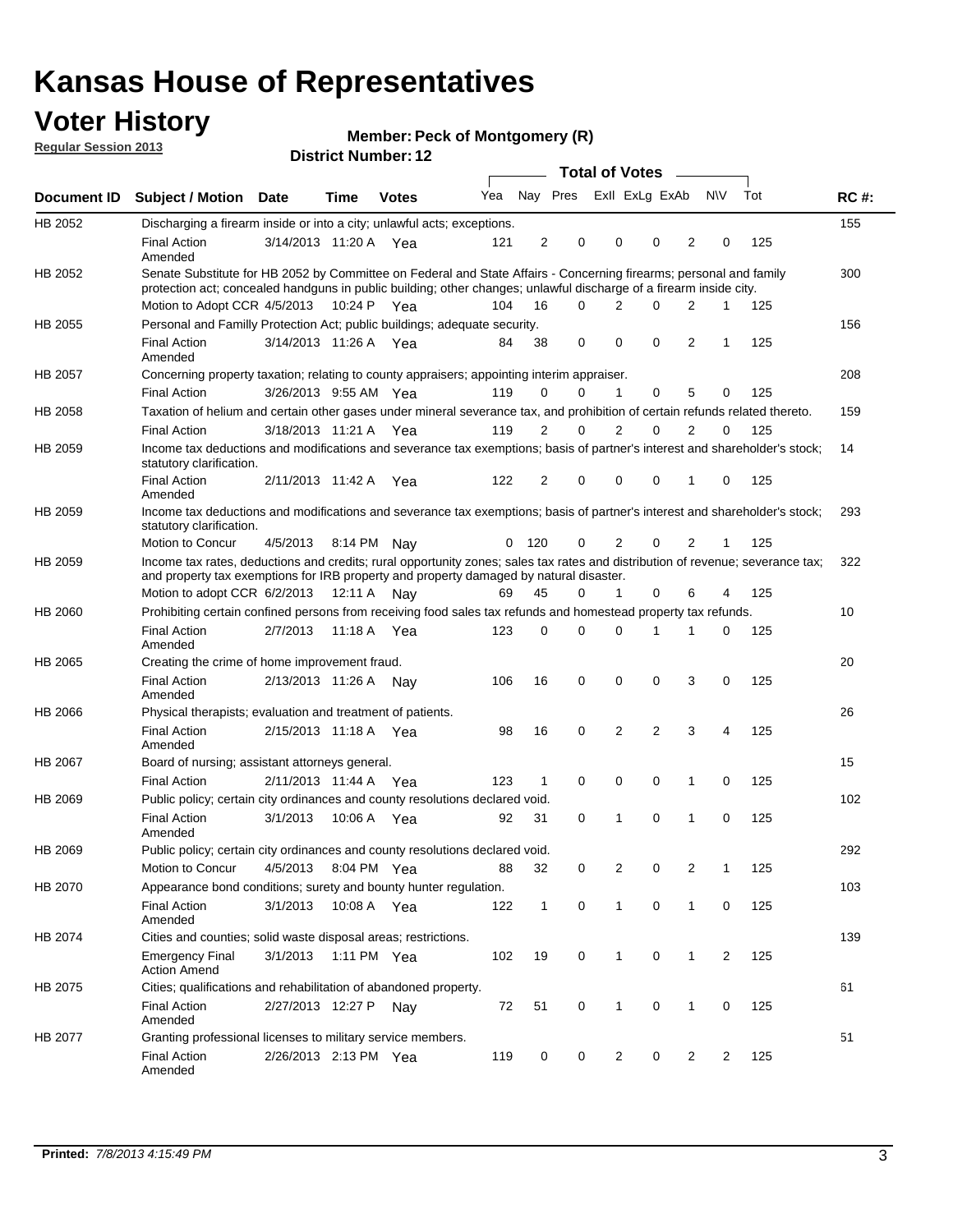## **Voter History**

**Member: Peck of Montgomery (R)** 

**Regular Session 2013**

|                    |                                                                                                                                                                                                       |                       |             | PISUILLINUIIIDEL. IZ |     |              |          |              | Total of Votes – |                |                |     |             |
|--------------------|-------------------------------------------------------------------------------------------------------------------------------------------------------------------------------------------------------|-----------------------|-------------|----------------------|-----|--------------|----------|--------------|------------------|----------------|----------------|-----|-------------|
| <b>Document ID</b> | <b>Subject / Motion</b>                                                                                                                                                                               | Date                  | Time        | <b>Votes</b>         | Yea | Nay Pres     |          |              | Exll ExLg ExAb   |                | <b>NV</b>      | Tot | <b>RC#:</b> |
| <b>HB 2078</b>     | Authorizing certain licensing boards to accept education, training or experience completed in the military towards licensure in                                                                       |                       |             |                      |     |              |          |              |                  |                |                |     | 52          |
|                    | this state.<br><b>Final Action</b><br>Amended                                                                                                                                                         | 2/26/2013 2:14 PM Yea |             |                      | 119 | 0            | 0        | 2            | 0                | 2              | 2              | 125 |             |
| HB 2078            | Authorizing certain licensing boards to accept education, training or experience of military service members towards obtaining 275<br>licensure in this state.                                        |                       |             |                      |     |              |          |              |                  |                |                |     |             |
|                    | Motion to adopt CCR 4/5/2013                                                                                                                                                                          |                       | 11:42 A     | Yea                  | 120 | 0            | 0        | 2            | 0                | 3              | 0              | 125 |             |
| HB 2081            | Forfeiture of property related to violations of certain criminal acts.                                                                                                                                |                       |             |                      |     |              |          |              |                  |                |                |     | 18          |
|                    | <b>Final Action</b><br>Amended                                                                                                                                                                        | 2/12/2013 11:17 A Yea |             |                      | 124 | 0            | 0        | 0            | 1                | 0              | 0              | 125 |             |
| HB 2081            | Forfeiture of property related to violations of certain criminal acts.                                                                                                                                |                       |             |                      |     |              |          |              |                  |                |                |     | 306         |
|                    | Motion to adopt CCR 5/10/2013 10:38 A                                                                                                                                                                 |                       |             | Yea                  | 121 | 0            | 0        | 1            | 1                | 2              | 0              | 125 |             |
| HB 2083            | Public employees relations boards; assessment of certain costs.                                                                                                                                       |                       |             |                      |     |              |          |              |                  |                |                |     | 104         |
|                    | <b>Final Action</b><br>Amended                                                                                                                                                                        | 3/1/2013              | 10:09 A     | Yea                  | 87  | 36           | 0        | 1            | 0                | 1              | 0              | 125 |             |
| HB 2084            | Tax credits for community services contributions; youth apprenticeship and entrepreneurship.                                                                                                          |                       |             |                      |     |              |          |              |                  |                |                |     | 105         |
|                    | <b>Final Action</b><br>Amended                                                                                                                                                                        | 3/1/2013              | 10:11 A Yea |                      | 120 | 3            | 0        | 1            | $\mathbf 0$      | 1              | 0              | 125 |             |
| HB 2084            | Tax credits for community services contributions; youth apprenticeship and entrepreneurship.                                                                                                          |                       |             |                      |     |              |          |              |                  |                |                |     | 316         |
|                    | Sub Motion to Concur 5/24/2013 9:33 AM Yea                                                                                                                                                            |                       |             |                      | 5   | 109          | 0        |              | $\Omega$         | 9              | 1              | 125 |             |
| HB 2086            | Eligible infrastructure costs for tax increment financing and community improvement districts; bond repayment tax revenue<br>pledge requirements.                                                     |                       |             |                      |     |              |          |              |                  |                |                |     | 160         |
|                    | Final Action                                                                                                                                                                                          | 3/18/2013 11:24 A     |             | Nav                  | 61  | 60           | 0        | 2            | 0                | 2              | 0              | 125 |             |
| HB 2086            | Eligible infrastructure costs for tax increment financing and community improvement districts; bond repayment tax revenue<br>pledge requirements.                                                     |                       |             |                      |     |              |          |              |                  |                |                |     | 173         |
|                    | <b>Final Action</b>                                                                                                                                                                                   | 3/19/2013 5:25 PM     |             | Nav                  | 81  | 41           | 0        | 1            | 0                | 1              | 1              | 125 |             |
| HB 2091            | Publication of delinquent personal property tax statements.                                                                                                                                           |                       |             |                      |     |              |          |              |                  |                |                |     | 161         |
|                    | <b>Final Action</b><br>Amended                                                                                                                                                                        | 3/18/2013 11:25 A     |             | Nay                  | 81  | 40           | $\Omega$ | 2            | 0                | $\overline{2}$ | 0              | 125 |             |
| HB 2093            | Amending the crime of identity theft.                                                                                                                                                                 |                       |             |                      |     |              |          |              |                  |                |                |     | 106         |
|                    | <b>Final Action</b><br>Amended                                                                                                                                                                        | 3/1/2013              | 10:12 A     | Yea                  | 123 | 0            | 0        | 1            | 0                | 1              | 0              | 125 |             |
| HB 2093            | Senate Substitute for HB 2093 by Committee on Judiciary - Identity theft and identity fraud; unlawful acts concerning<br>computers; DNA testing and exculpatory evidence; murder in the first degree. |                       |             |                      |     |              |          |              |                  |                |                |     | 289         |
|                    | Motion to Adopt CCR 4/5/2013 7:49 PM Yea                                                                                                                                                              |                       |             |                      | 118 | 2            | 0        | 2            | 0                | 2              | 1              | 125 |             |
| HB 2094            | Student electronic privacy at public and private postsecondary educational institutions.                                                                                                              |                       |             |                      |     |              |          |              |                  |                |                |     | 164         |
|                    | <b>Final Action</b><br>Amended                                                                                                                                                                        | 3/19/2013 10:33 A     |             | Yea                  | 123 | 0            | 0        | 1            | 0                | 1              | 0              | 125 |             |
| HB 2096            | Local governmental entities and investment of public moneys.                                                                                                                                          |                       |             |                      |     |              |          |              |                  |                |                |     | 23          |
|                    | <b>Final Action</b>                                                                                                                                                                                   | 2/14/2013 11:21 A     |             | Yea                  | 123 | 0            | 0        | 0            | 0                | 1              | 1              | 125 |             |
| HB 2099            | Insurance- updating certain statutory references.                                                                                                                                                     |                       |             |                      |     |              |          |              |                  |                |                |     | 71          |
|                    | <b>Final Action</b><br>Amended                                                                                                                                                                        | 2/28/2013 11:23 A     |             | Yea                  | 124 | 0            | 0        | $\mathbf{1}$ | 0                | 0              | 0              | 125 |             |
| HB 2101            | Interstate transmission siting compact.                                                                                                                                                               |                       |             |                      |     |              |          |              |                  |                |                |     | 209         |
|                    | Final Action<br>Amended                                                                                                                                                                               | 3/26/2013 9:56 AM Yea |             |                      | 118 | $\mathbf{1}$ | 0        | 1            | 0                | 5              | 0              | 125 |             |
| HB 2105            | Substitute HB 2105 by Committee on Commerce, Labor and Economic Development - Employment security law.                                                                                                |                       |             |                      |     |              |          |              |                  |                |                |     | 107         |
|                    | Final Action Sub Bill 3/1/2013                                                                                                                                                                        |                       | 10:13 A Yea |                      | 88  | 35           | 0        | 1            | 0                | 1              | 0              | 125 |             |
| HB 2105            | Substitute HB 2105 by Committee on Commerce, Labor and Economic Development - Employment security law.                                                                                                |                       |             |                      |     |              |          |              |                  |                |                |     | 298         |
|                    | Motion to adopt CCR 4/5/2013                                                                                                                                                                          |                       | 9:46 PM Yea |                      | 89  | 31           | 0        | 2            | 0                | 2              | 1              | 125 |             |
| HB 2106            | Portable electronics insurance act.                                                                                                                                                                   |                       |             |                      |     |              |          |              |                  |                |                |     | 133         |
|                    | <b>Emergency Final</b><br>Action                                                                                                                                                                      | 3/1/2013              | 1:03 PM Yea |                      | 117 | 4            | 0        | $\mathbf{1}$ | 0                | $\mathbf{1}$   | $\overline{2}$ | 125 |             |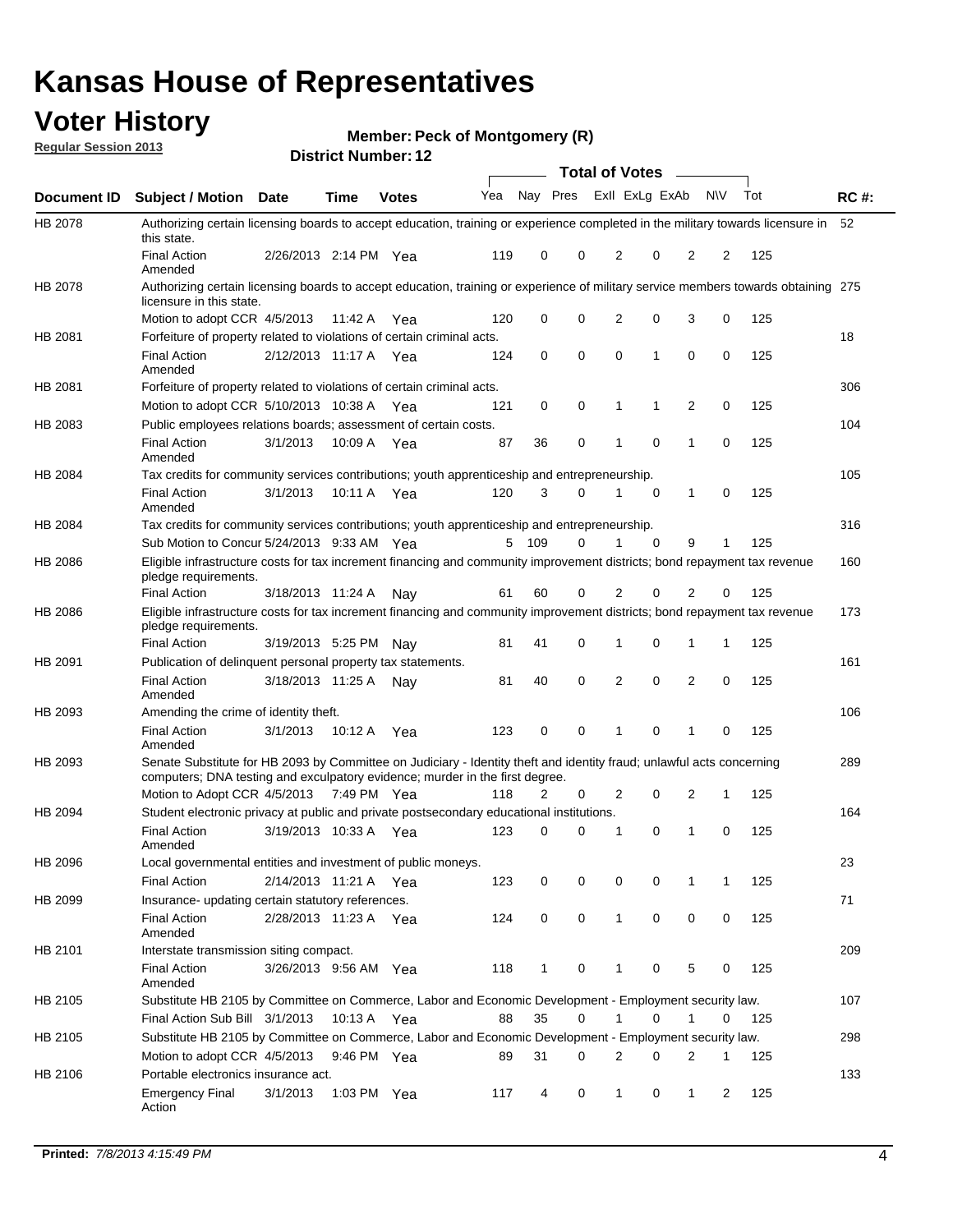## **Voter History**

**Member: Peck of Montgomery (R)** 

**Regular Session 2013**

|                    |                                                                                                                                                                                                                                                                      |                       |             | PISUILLINUIIIDEL. IZ |     |                | Total of Votes - |                |          |                |                |     |             |
|--------------------|----------------------------------------------------------------------------------------------------------------------------------------------------------------------------------------------------------------------------------------------------------------------|-----------------------|-------------|----------------------|-----|----------------|------------------|----------------|----------|----------------|----------------|-----|-------------|
| <b>Document ID</b> | <b>Subject / Motion</b>                                                                                                                                                                                                                                              | Date                  | <b>Time</b> | <b>Votes</b>         | Yea | Nay Pres       |                  | Exll ExLg ExAb |          |                | <b>NV</b>      | Tot | <b>RC#:</b> |
| HB 2107            | Insurance; enacting the electronic notice and document act.                                                                                                                                                                                                          |                       |             |                      |     |                |                  |                |          |                |                |     | 134         |
|                    | <b>Emergency Final</b><br><b>Action Amend</b>                                                                                                                                                                                                                        | 3/1/2013              |             | 1:04 PM Yea          | 121 | 0              | 0                | $\mathbf 1$    | 0        | 1              | 2              | 125 |             |
| HB 2107            | Insurance; enacting the electronic notice and document act, return of premiums separate from the notice of adverse<br>underwriting decision, statutory updates, uninsurable health plan increase in lifetime limit, mandate lite, certain company<br>dividend plans. |                       |             |                      |     |                |                  |                |          |                |                |     | 281         |
|                    | Motion to Adopt CCR 4/5/2013                                                                                                                                                                                                                                         |                       |             | 4:06 PM Yea          | 69  | 50             | 0                | 2              | 0        | 3              | 1              | 125 |             |
| HB 2109            | School finance; military pupil count.                                                                                                                                                                                                                                |                       |             |                      |     |                |                  |                |          |                |                |     | 108         |
|                    | <b>Final Action</b>                                                                                                                                                                                                                                                  | 3/1/2013              | 10:15 A     | Nay                  | 104 | 19             | 0                | 1              | 0        | $\mathbf{1}$   | 0              | 125 |             |
| HB 2109            | Enacting the Kansas children's protection act.                                                                                                                                                                                                                       |                       |             |                      |     |                |                  |                |          |                |                |     | 277         |
|                    | Motion to Adopt CCR 4/5/2013                                                                                                                                                                                                                                         |                       | 12:31 P     | Yea                  | 116 | 2              | 0                | 2              | 0        | 3              | $\overline{2}$ | 125 |             |
| HB 2112            | Campaign finance; transfer of campaign money to another candidacy.                                                                                                                                                                                                   |                       |             |                      |     |                |                  |                |          |                |                |     | 72          |
|                    | <b>Final Action</b><br>Amended                                                                                                                                                                                                                                       | 2/28/2013 11:25 A Yea |             |                      | 95  | 29             | 0                | 1              | 0        | 0              | 0              | 125 |             |
| HB 2114            | Debt setoff; collection assistance fee.                                                                                                                                                                                                                              |                       |             |                      |     |                |                  |                |          |                |                |     | 21          |
|                    | <b>Final Action</b>                                                                                                                                                                                                                                                  | 2/13/2013 11:34 A     |             | Nay                  | 90  | 32             | 0                | 0              | 0        | 3              | 0              | 125 |             |
| HB 2115            | Relating to the employment of retired judges and justices.                                                                                                                                                                                                           |                       |             |                      |     |                |                  |                |          |                |                |     | 73          |
|                    | <b>Final Action</b>                                                                                                                                                                                                                                                  | 2/28/2013 11:27 A     |             | Yea                  | 124 | 0              | 0                | 1              | 0        | 0              | 0              | 125 |             |
| HB 2115            | Courts; employment of retired judges and justices; court debt setoff.                                                                                                                                                                                                |                       |             |                      |     |                |                  |                |          |                |                |     | 309         |
|                    | Motion to Adopt CCR 5/14/2013 2:14 PM Nav                                                                                                                                                                                                                            |                       |             |                      | 100 | 13             | 0                | 1              | 0        | 9              | $\overline{2}$ | 125 |             |
| HB 2118            | Preservation of historic property; environs authority deleted.                                                                                                                                                                                                       |                       |             |                      |     |                |                  |                |          |                |                |     | 62          |
|                    | <b>Final Action</b>                                                                                                                                                                                                                                                  | 2/27/2013 12:30 P     |             | Yea                  | 99  | 24             | 0                | 1              | 0        | 1              | 0              | 125 |             |
| HB 2120            | Updating provisions relating to the Kansas bureau of investigations DNA database.                                                                                                                                                                                    |                       |             |                      |     |                |                  |                |          |                |                |     | 109         |
|                    | <b>Final Action</b><br>Amended                                                                                                                                                                                                                                       | 3/1/2013              | 10:16 A     | Yea                  | 121 | $\overline{2}$ | 0                | 1              | 0        | 1              | 0              | 125 |             |
| HB 2120            | Updating provisions relating to DNA collection and DNA evidence; amending the definition of a bet for purposes of the Kansas 302<br>criminal code; sentencing for possession of a firearm during a drug felony                                                       |                       |             |                      |     |                |                  |                |          |                |                |     |             |
|                    | Motion to adopt CCR 5/9/2013 11:32 A Nay                                                                                                                                                                                                                             |                       |             |                      | 74  | 49             | 0                |                | 0        | 1              | 0              | 125 |             |
| HB 2122            | Real estate brokers and salespersons; licensing requirements; sales transaction requirements.                                                                                                                                                                        |                       |             |                      |     |                |                  |                |          |                |                |     | 37          |
|                    | <b>Final Action</b><br>Amended                                                                                                                                                                                                                                       | 2/20/2013 11:13 A     |             | Yea                  | 121 | 1              | $\Omega$         |                | 0        | $\overline{2}$ | 0              | 125 |             |
| HB 2125            | Increasing real estate broker's and salesperson's license fees.                                                                                                                                                                                                      |                       |             |                      |     |                |                  |                |          |                |                |     | 38          |
|                    | <b>Final Action</b>                                                                                                                                                                                                                                                  | 2/20/2013 12:16 P     |             | Nav                  | 71  | 50             | 1                | 0              | 0        | 0              | 3              | 125 |             |
| HB 2128            | Open records act; exceptions.<br><b>Final Action</b>                                                                                                                                                                                                                 | 2/28/2013 11:28 A     |             | Yea                  | 124 | 0              | $\Omega$         | 1              | $\Omega$ | 0              | 0              | 125 | 74          |
|                    | Amended                                                                                                                                                                                                                                                              |                       |             |                      |     |                |                  |                |          |                |                |     |             |
| HB 2128            | Open records act; exceptions.                                                                                                                                                                                                                                        |                       |             |                      |     |                |                  |                |          |                |                |     | 259         |
|                    | Motion to Concur                                                                                                                                                                                                                                                     | 4/3/2013              | 10:29 A     | Yea                  | 119 | 0              | 0                |                | 0        | 3              | 2              | 125 |             |
| HB 2130            | Elections; petition circulators.                                                                                                                                                                                                                                     |                       |             |                      |     |                |                  |                |          |                |                |     | 30          |
|                    | <b>Final Action</b>                                                                                                                                                                                                                                                  | 2/18/2013 11:17 A     |             | Yea                  | 118 | $\mathbf{1}$   | 0                | 2              | 0        | 4              | 0              | 125 |             |
| HB 2135            | Property tax exemption; military housing.                                                                                                                                                                                                                            |                       |             |                      |     |                |                  |                |          |                |                |     | 162         |
|                    | <b>Final Action</b>                                                                                                                                                                                                                                                  | 3/18/2013 11:27 A     |             | Yea                  | 117 | 4              | 0                | 2              | 0        | $\overline{2}$ | 0              | 125 |             |
| HB 2138            | Repealing statutes related to oil and gas.                                                                                                                                                                                                                           |                       |             |                      |     |                |                  |                |          |                |                |     | 53          |
|                    | <b>Final Action</b><br>Amended                                                                                                                                                                                                                                       | 2/26/2013 2:16 PM Yea |             |                      | 119 | 0              | 0                | 2              | 0        | $\overline{2}$ | $\overline{2}$ | 125 |             |
| HB 2139            | Canceled warrants.                                                                                                                                                                                                                                                   |                       |             |                      |     |                |                  |                |          |                |                |     | 75          |
|                    | <b>Final Action</b><br>Amended                                                                                                                                                                                                                                       | 2/28/2013 11:30 A     |             | Yea                  | 99  | 25             | 0                | 1              | 0        | 0              | 0              | 125 |             |
| HB 2139            | Canceled warrants.                                                                                                                                                                                                                                                   |                       |             |                      |     |                |                  |                |          |                |                |     | 266         |
|                    | Motion to Concur                                                                                                                                                                                                                                                     | 4/4/2013              | 2:40 PM     | Yea                  | 114 | 8              | 0                | 1              | 0        | 2              | 0              | 125 |             |
| HB 2140            | Repealing K.S.A. 72-60b03                                                                                                                                                                                                                                            |                       |             |                      |     |                |                  |                |          |                |                |     | 39          |
|                    | <b>Final Action</b>                                                                                                                                                                                                                                                  | 2/20/2013 12:17 P     |             | Yea                  | 122 | 0              | 0                | 0              | 0        | 0              | 3              | 125 |             |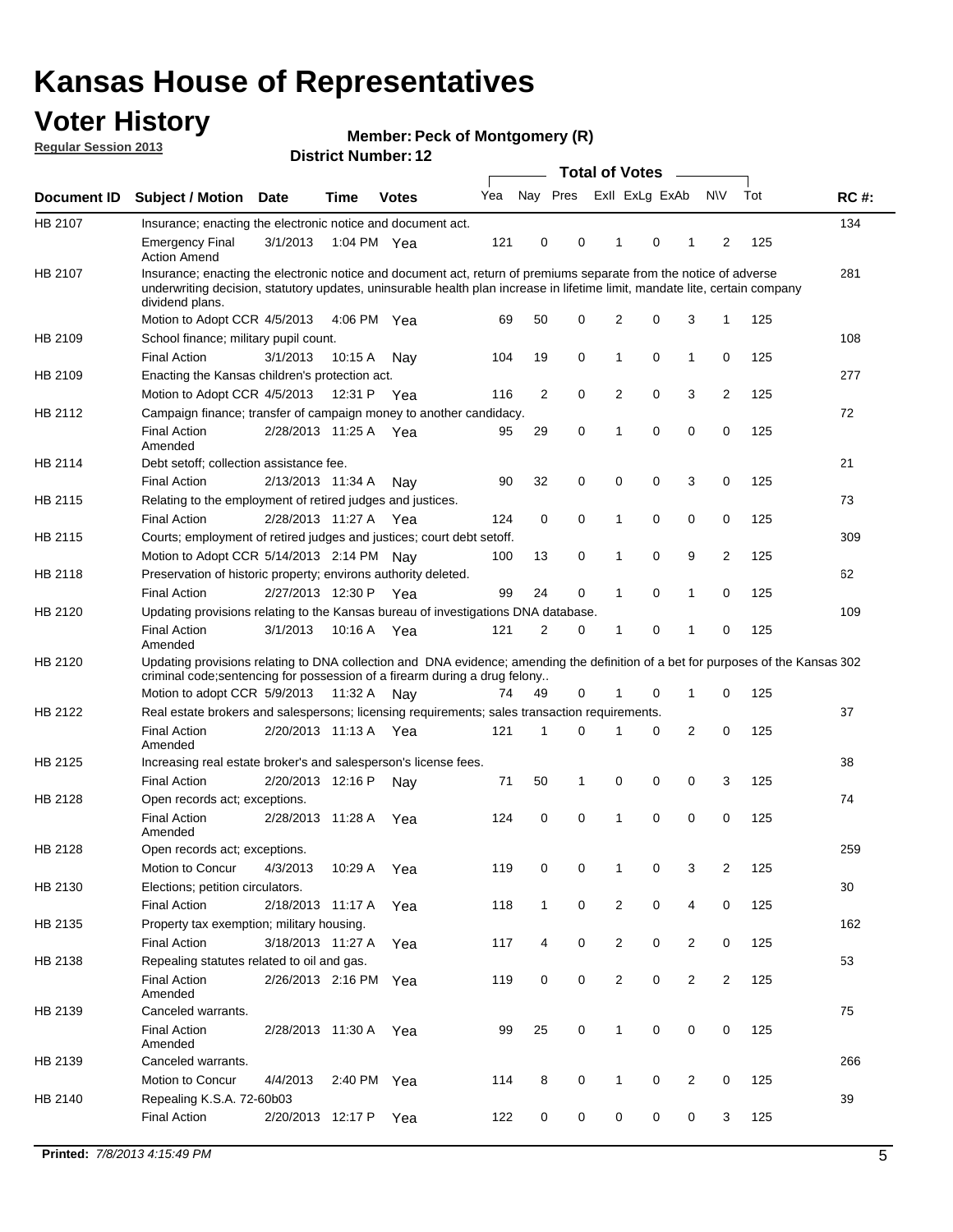## **Voter History**

**Member: Peck of Montgomery (R)** 

**Regular Session 2013**

|             |                                                                                                                                              |                       |             | ו הסעוווטנו ועווווטכו |                             |             |   |          | Total of Votes – |                |           |     |             |
|-------------|----------------------------------------------------------------------------------------------------------------------------------------------|-----------------------|-------------|-----------------------|-----------------------------|-------------|---|----------|------------------|----------------|-----------|-----|-------------|
| Document ID | Subject / Motion Date                                                                                                                        |                       | <b>Time</b> | <b>Votes</b>          | Yea Nay Pres ExII ExLg ExAb |             |   |          |                  |                | <b>NV</b> | Tot | <b>RC#:</b> |
| HB 2141     | Repealer; elections process for certain unified school districts.                                                                            |                       |             |                       |                             | 0           | 0 |          | 0                | 1              |           |     | 24          |
| HB 2142     | <b>Final Action</b><br>Certain educational statutes concerning USD land transfers and higher education loan and grant programs.              | 2/14/2013 11:23 A Yea |             |                       | 123                         |             |   | 0        |                  |                | 1         | 125 | 40          |
|             | <b>Final Action</b>                                                                                                                          | 2/20/2013 12:19 P Yea |             |                       | 122                         | 0           | 0 | $\Omega$ | 0                | $\Omega$       | 3         | 125 |             |
| HB 2143     | Repealing outdated provisions relating to the purchase of certain real estate by the department of corrections.                              |                       |             |                       |                             |             |   |          |                  |                |           |     | 34          |
|             | <b>Final Action</b>                                                                                                                          | 2/20/2013 11:09 A Yea |             |                       | 122                         | 0           | 0 |          | 0                | 2              | 0         | 125 |             |
| HB 2144     | Repealing unnecessary statutes relating to juveniles.                                                                                        |                       |             |                       |                             |             |   |          |                  |                |           |     | 76          |
|             | <b>Final Action</b>                                                                                                                          | 2/28/2013 11:32 A Yea |             |                       | 124                         | $\mathbf 0$ | 0 | 1        | 0                | $\Omega$       | 0         | 125 |             |
| HB 2145     | Repealing K.S.A. 75-5028; concerning the sale of real estate by the secretary of transportation.                                             |                       |             |                       |                             |             |   |          |                  |                |           |     | 35          |
|             | <b>Final Action</b>                                                                                                                          | 2/20/2013 11:11 A Yea |             |                       | 122                         | 0           | 0 |          | $\Omega$         | $\overline{2}$ | 0         | 125 |             |
| HB 2146     | Repealing the cancer drug repository program K.S.A. 2012 Supp. 65-1664 through 65-1667 and amending K.S.A. 2012 Supp. 77<br>65-1636.         |                       |             |                       |                             |             |   |          |                  |                |           |     |             |
|             | <b>Final Action</b>                                                                                                                          | 2/28/2013 11:33 A     |             | Yea                   | 124                         | 0           | 0 |          | 0                | 0              | 0         | 125 |             |
| HB 2147     | Repealer; use of metric system on certain road signs and markers, moving of heavy vehicles on bridges or culverts, interstate 94<br>bridges. |                       |             |                       |                             |             |   |          |                  |                |           |     |             |
|             | <b>Final Action</b>                                                                                                                          | 3/1/2013              |             | 9:52 AM Yea           | 123                         | 0           | 0 |          | 0                | 1              | 0         | 125 |             |
| HB 2148     | Repealers; postsecondary education scholarship provisions.                                                                                   |                       |             |                       |                             |             |   |          |                  |                |           |     | 41          |
|             | <b>Final Action</b>                                                                                                                          | 2/20/2013 12:21 P Yea |             |                       | 106                         | 16          | 0 | 0        | 0                | 0              | 3         | 125 |             |
| HB 2149     | Repealers; postsecondary education student loans and tuition grants.                                                                         |                       |             |                       |                             |             |   |          |                  |                |           |     | 42          |
|             | <b>Final Action</b>                                                                                                                          | 2/20/2013 12:22 P     |             | Yea                   | 108                         | 14          | 0 | 0        | 0                | 0              | 3         | 125 |             |
| HB 2149     | Repealing a \$500,000 transfer from highway patrol training center fund to the state general fund.                                           |                       |             |                       |                             |             |   |          |                  |                |           |     | 314         |
|             | Motion to Concur                                                                                                                             | 5/23/2013 10:22 A Yea |             |                       | 113                         | 0           | 0 | 1        | 0                | 8              | 3         | 125 |             |
| HB 2150     | Repealers; workforce development loan program act.                                                                                           |                       |             |                       |                             |             |   |          |                  |                |           |     | 78          |
|             | <b>Final Action</b>                                                                                                                          | 2/28/2013 11:34 A     |             | Yea                   | 94                          | 30          | 0 | 1        | $\Omega$         | 0              | 0         | 125 |             |
| HB 2150     | Senate Substitute for HB 2150 by Committee on Commerce--Concerning the Kansas employment first oversight commission.                         |                       |             |                       |                             |             |   |          |                  |                |           |     | 267         |
|             | Motion to Concur                                                                                                                             | 4/4/2013 2:44 PM Yea  |             |                       | 110                         | 12          | 0 | 1        | 0                | 2              | 0         | 125 |             |
| HB 2151     | Repealers; report on medically underserved areas of the state.                                                                               |                       |             |                       |                             |             |   |          |                  |                |           |     | 63          |
|             | <b>Final Action</b>                                                                                                                          | 2/27/2013 12:31 P     |             | Yea                   | 123                         | 0           | 0 | 1        | 0                | 1              | 0         | 125 |             |
| HB 2152     | Repealer: uniform land sales practices act.                                                                                                  |                       |             |                       |                             |             |   |          |                  |                |           |     | 36          |
| HB 2153     | <b>Final Action</b><br>Unused medications act; dontating entities.                                                                           | 2/20/2013 11:12 A     |             | Yea                   | 122                         | 0           | 0 | 1        | 0                | 2              | 0         | 125 | 64          |
|             | <b>Final Action</b>                                                                                                                          | 2/27/2013 12:33 P     |             |                       | 123                         | 0           | 0 | 1        | 0                | 1              | 0         | 125 |             |
|             | Amended                                                                                                                                      |                       |             | Yea                   |                             |             |   |          |                  |                |           |     |             |
| HB 2154     | Senate Substitute for HB 2154 by Committee on Public Health and Welfare--Cosmetology; relating to licensure and renewal of 31                |                       |             |                       |                             |             |   |          |                  |                |           |     |             |
|             | persons, salons and clinics.<br>Final Action                                                                                                 | 2/18/2013 11:19 A Yea |             |                       | 119                         | 0           | 0 | 2        | 0                | 4              | 0         | 125 |             |
|             | Amended                                                                                                                                      |                       |             |                       |                             |             |   |          |                  |                |           |     |             |
| HB 2155     | Cosmetology; relating to licensure and renewal.                                                                                              |                       |             |                       |                             |             |   |          |                  |                |           |     | 32          |
|             | <b>Final Action</b>                                                                                                                          | 2/18/2013 11:21 A Yea |             |                       | 119                         | 0           | 0 | 2        | 0                | 4              | 0         | 125 |             |
|             | Amended                                                                                                                                      |                       |             |                       |                             |             |   |          |                  |                |           |     |             |
| HB 2156     | Repealers; school finance; area vocational school fund; local effort as applied to U.S.D. No. 450                                            |                       |             |                       |                             |             |   |          |                  |                |           |     | 43          |
|             | <b>Final Action</b>                                                                                                                          | 2/20/2013 12:23 P     |             | Yea                   | 122                         | 0           | 0 | 0        | 0                | 0              | 3         | 125 |             |
| HB 2160     | Quality care assessment on skilled nursing care facilities.                                                                                  |                       |             |                       |                             |             |   |          |                  |                |           |     | 144         |
|             | <b>Final Action</b>                                                                                                                          | 3/7/2013              | 12:13 P     | Nay                   | 100                         | 21          | 0 | 1        | 0                | 3              | 0         | 125 |             |
| HB 2162     | Prohibition on use of state appropriated moneys to lobby relating to gun control at federal, state and local ogvernment level.               |                       |             |                       |                             |             |   |          |                  |                |           |     | 79          |
|             | <b>Final Action</b><br>Amended                                                                                                               | 2/28/2013 11:36 A Yea |             |                       | 120                         | 4           | 0 | 1        | 0                | 0              | 0         | 125 |             |
| HB 2162     | Prohibition on use of state appropriated moneys to lobby at federal, state and local government levels relating to gun control.              |                       |             |                       |                             |             |   |          |                  |                |           |     | 312         |
|             | Motion to adopt CCR 5/21/2013 2:52 PM Yea                                                                                                    |                       |             |                       | 83                          | 28          | 0 | 1        | 0                | 13             | 0         | 125 |             |
| HB 2163     | Relating to garnishment proceedings.                                                                                                         | 2/28/2013 11:37 A     |             |                       |                             |             |   |          |                  |                |           |     | 80          |
|             | <b>Final Action</b>                                                                                                                          |                       |             | Yea                   | 124                         | 0           | 0 | 1        | 0                | 0              | 0         | 125 |             |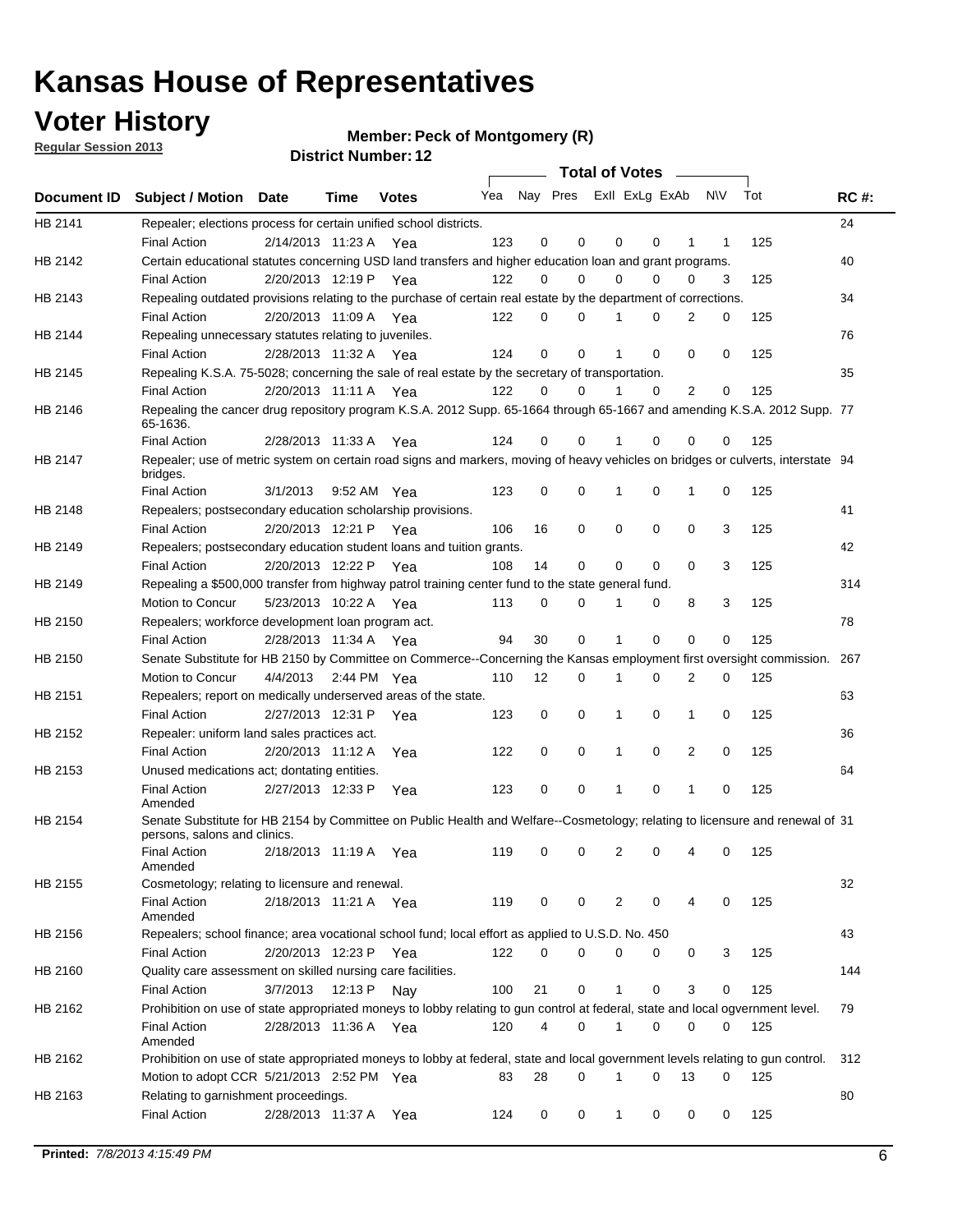## **Voter History**

**Member: Peck of Montgomery (R)** 

**Regular Session 2013**

|             |                                                                                                                                                                                                                                    |                       |         | <b>DISTRICT NUMBER: 12</b> |     |              |          |              | <b>Total of Votes</b> |                |              |     |             |
|-------------|------------------------------------------------------------------------------------------------------------------------------------------------------------------------------------------------------------------------------------|-----------------------|---------|----------------------------|-----|--------------|----------|--------------|-----------------------|----------------|--------------|-----|-------------|
| Document ID | <b>Subject / Motion</b>                                                                                                                                                                                                            | Date                  | Time    | <b>Votes</b>               | Yea | Nay Pres     |          |              | Exll ExLg ExAb        | $\sim$         | <b>NV</b>    | Tot | <b>RC#:</b> |
| HB 2164     | Relating to jurors; information disqualifying prospective juror from jury service.                                                                                                                                                 |                       |         |                            |     |              |          |              |                       |                |              |     | 47          |
|             | <b>Final Action</b><br>Amended                                                                                                                                                                                                     | 2/25/2013 12:12 P Yea |         |                            | 75  | 45           | 0        | 0            | 0                     | 0              | 5            | 125 |             |
| HB 2164     | Juries and grand juries.                                                                                                                                                                                                           |                       |         |                            |     |              |          |              |                       |                |              |     | 284         |
|             | Motion to Adopt CCR 4/5/2013                                                                                                                                                                                                       |                       | 5:53 PM | Yea                        | 92  | 28           | 0        | 2            | 0                     | 2              | 1            | 125 |             |
| HB 2166     | Sub HB 2166 by Committee on Judiciary -- Relating to the medical assistance recovery program.                                                                                                                                      |                       |         |                            |     |              |          |              |                       |                |              |     | 165         |
|             | Final Action Sub Bill 3/19/2013 10:34 A<br>Amended                                                                                                                                                                                 |                       |         | Yea                        | 112 | 11           | 0        | 1            | 0                     | 1              | 0            | 125 |             |
| HB 2167     | Establishing Native American legislative day at the capitol.                                                                                                                                                                       |                       |         |                            |     |              |          |              |                       |                |              |     | 54          |
|             | <b>Final Action</b>                                                                                                                                                                                                                | 2/26/2013 2:17 PM Yea |         |                            | 119 | 0            | $\Omega$ | 2            | 0                     | 2              | 2            | 125 |             |
| HB 2167     | Senate Substitute for HB 2167 by Committee on Federal and State Affairs -- Concerning fireworks; regulations thereof.                                                                                                              |                       |         |                            |     |              |          |              |                       |                |              |     | 261         |
|             | Motion to Concur                                                                                                                                                                                                                   | 4/4/2013              |         | 11:11 A Yea                | 100 | 23           | 0        | 1            | 0                     | 1              | 0            | 125 |             |
| HB 2169     | Allowing for proceedings to determine final disposition of prisoner's pending probation revocations.                                                                                                                               |                       |         |                            |     |              |          |              |                       |                |              |     | 49          |
|             | <b>Final Action</b>                                                                                                                                                                                                                | 2/26/2013 2:10 PM Yea |         |                            | 119 | 0            | $\Omega$ | 0            | 0                     | 0              | 6            | 125 |             |
| HB 2170     | Concerning sentencing dispositions, probation and postrelease supervision.                                                                                                                                                         |                       |         |                            |     |              |          |              |                       |                |              |     | 110         |
|             | <b>Final Action</b><br>Amended                                                                                                                                                                                                     | 3/1/2013              | 10:23 A | Nay                        | 79  | 44           | 0        | 1            | 0                     | 1              | 0            | 125 |             |
| HB 2170     | Concerning sentencing dispositions, probation and postrelease supervision.                                                                                                                                                         |                       |         |                            |     |              |          |              |                       |                |              |     | 256         |
|             | Motion to Concur                                                                                                                                                                                                                   | 4/1/2013              | 10:54 A | Nay                        | 75  | 44           | 0        | 1            | 0                     | $\overline{2}$ | 3            | 125 |             |
| HB 2172     | Cemeteries; cemetery corporations and cemetery merchandise.                                                                                                                                                                        |                       |         |                            |     |              |          |              |                       |                |              |     | 81          |
|             | <b>Final Action</b><br>Amended                                                                                                                                                                                                     | 2/28/2013 11:38 A     |         | Yea                        | 124 | 0            | $\Omega$ | 1            | $\Omega$              | $\Omega$       | 0            | 125 |             |
| HB 2176     | The Eisenhower foundation license plate.                                                                                                                                                                                           |                       |         |                            |     |              |          |              |                       |                |              |     | 57          |
|             | <b>Final Action</b>                                                                                                                                                                                                                | 2/27/2013 12:11 P     |         | Yea                        | 112 | 11           | 0        | 0            | 0                     | 1              | 1            | 125 |             |
| HB 2177     | Relating to motor carriers; concerning safety rules and regulations; certificates of convenience and necessity; transportation of 55<br>certain materials.                                                                         |                       |         |                            |     |              |          |              |                       |                |              |     |             |
|             | <b>Final Action</b><br>Amended                                                                                                                                                                                                     | 2/26/2013 2:18 PM Yea |         |                            | 119 | 0            | 0        | 2            | 0                     | $\overline{2}$ | 2            | 125 |             |
| HB 2179     | Amending the secretary of labor's role of taking assignment of wage claims.                                                                                                                                                        |                       |         |                            |     |              |          |              |                       |                |              |     | 111         |
|             | <b>Final Action</b><br>Amended                                                                                                                                                                                                     | 3/1/2013              | 10:24 A | Yea                        | 87  | 36           | 0        | 1            | 0                     | 1              | 0            | 125 |             |
| HB 2181     | Authorizing licensing bodies to accept certain online distance education courses towards licensure for military service member 55<br>applicants                                                                                    |                       |         |                            |     |              |          |              |                       |                |              |     |             |
|             | <b>Final Action</b>                                                                                                                                                                                                                | 2/27/2013 12:34 P     |         | Yea                        | 123 | 0            | 0        | 1            | 0                     | 1              | 0            | 125 |             |
| HB 2182     | Relating to grand juries.                                                                                                                                                                                                          |                       |         |                            |     |              |          |              |                       |                |              |     | 152         |
|             | <b>Final Action</b><br>Amended                                                                                                                                                                                                     | 3/13/2013 11:20 A     |         | Yea                        | 100 | 24           | 0        | 0            | 0                     | 1              | 0            | 125 |             |
| HB 2183     | Substitute HB 2183 by Committee on Health and Human Services - - designation and control of infectious and contagious<br>diseases.                                                                                                 |                       |         |                            |     |              |          |              |                       |                |              |     | 112         |
|             | Final Action Sub Bill 3/1/2013<br>Amended                                                                                                                                                                                          |                       | 10:26 A | Yea                        | 122 | $\mathbf{1}$ | 0        | $\mathbf{1}$ | 0                     | 1              | 0            | 125 |             |
| HB 2183     | Substitute HB 2183 by Committee on Health and Human Services -- department of health and environment statutory duties<br>and functions, infectious and contagious diseases, laboratory services, health information technology and |                       |         |                            |     |              |          |              |                       |                |              |     | 297         |
|             | Motion to Adopt CCR 4/5/2013                                                                                                                                                                                                       |                       |         | 9:37 PM Yea                | 120 | 0            | $\Omega$ | 2            | 0                     | 2              | 1            | 125 |             |
| HB 2185     | Consolidation of citites and counties; dual majority vote.                                                                                                                                                                         |                       |         |                            |     |              |          |              |                       |                |              |     | 113         |
|             | <b>Final Action</b><br>Amended                                                                                                                                                                                                     | 3/1/2013              |         | 10:27 A Yea                | 119 | 4            | 0        | $\mathbf{1}$ | 0                     | 1              | 0            | 125 |             |
| HB 2193     | Public facilities; accessiblity standards for disabled persons.                                                                                                                                                                    |                       |         |                            |     |              |          |              |                       |                |              |     | 145         |
|             | <b>Final Action</b>                                                                                                                                                                                                                | 3/7/2013              | 12:14 P | Yea                        | 121 | 0            | 0        | $\mathbf{1}$ | 0                     | 3              | 0            | 125 |             |
| HB 2195     | Claims against the state; 2012 Joint Committee recommendations.                                                                                                                                                                    |                       |         |                            |     |              |          |              |                       |                |              |     | 146         |
|             | <b>Final Action</b><br>Amended                                                                                                                                                                                                     | 3/7/2013              | 12:16 P | Yea                        | 110 | 10           | 0        | $\mathbf{1}$ | 0                     | 3              | $\mathbf{1}$ | 125 |             |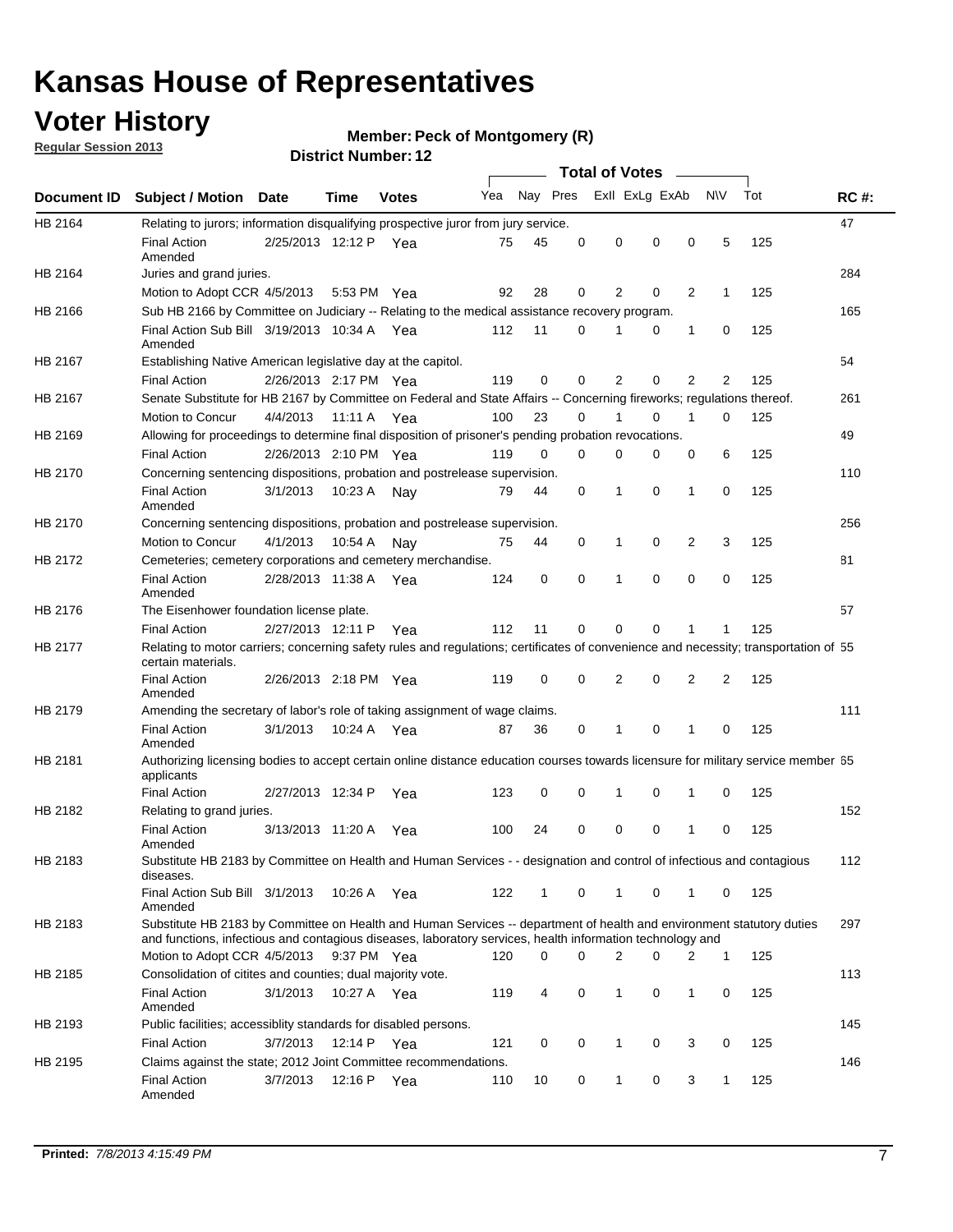## **Voter History**

**Member: Peck of Montgomery (R)** 

**Regular Session 2013**

|                |                                                                                                                                                                             |                       |             |              |     |          |          | <b>Total of Votes</b> |   |              |            |     |             |
|----------------|-----------------------------------------------------------------------------------------------------------------------------------------------------------------------------|-----------------------|-------------|--------------|-----|----------|----------|-----------------------|---|--------------|------------|-----|-------------|
| Document ID    | <b>Subject / Motion Date</b>                                                                                                                                                |                       | Time        | <b>Votes</b> | Yea | Nay Pres |          | Exll ExLg ExAb        |   |              | <b>N/A</b> | Tot | <b>RC#:</b> |
| HB 2197        | Kansas state high school activities association; membership of board of directors and executive board.                                                                      |                       |             |              |     |          |          |                       |   |              |            |     | 249         |
|                | Emergency Final<br><b>Action Amend</b>                                                                                                                                      | 3/26/2013 8:46 PM Yea |             |              | 69  | 53       | 0        |                       | 0 | 2            | 0          | 125 |             |
| HB 2199        | Second amendment protection act.                                                                                                                                            |                       |             |              |     |          |          |                       |   |              |            |     | 157         |
|                | <b>Final Action</b><br>Amended                                                                                                                                              | 3/14/2013 11:34 A     |             | Yea          | 94  | 29       | 0        | 0                     | 0 | 2            | 0          | 125 |             |
| HB 2199        | Senate Substitute for HB 2199 by Committee on Federal and State Affairs--Secretary of Administration; successor; diretor of                                                 |                       |             |              |     |          |          |                       |   |              |            |     | 313         |
|                | accounts and reports; certain rules and regulations; Kansas liguor control act.                                                                                             |                       |             |              |     |          |          |                       |   |              |            |     |             |
|                | Motion to adopt CCR 5/22/2013 2:17 PM Nav                                                                                                                                   |                       |             |              | 89  | 23       | 0        | 1                     | 0 | 12           | 0          | 125 |             |
| HB 2200        | Executive chief information technology officer; office of information tehcnology services.                                                                                  |                       |             |              |     |          |          |                       |   |              |            |     | 114         |
|                | <b>Final Action</b><br>Amended                                                                                                                                              | 3/1/2013              | 10:28 A     | Yea          | 121 | 2        | 0        | 1                     | 0 | 1            | 0          | 125 |             |
| HB 2201        | Telecommunications; regulation by the state corporation commission and distributions from the Kansas universal service<br>fund.                                             |                       |             |              |     |          |          |                       |   |              |            |     | 33          |
|                | <b>Final Action</b><br>Amended                                                                                                                                              | 2/18/2013 11:24 A     |             | Yea          | 118 | 1        | 0        | 2                     | 0 | 4            | 0          | 125 |             |
| HB 2201        | Telecommunications; regulation by the state corporation commission and distributions from the Kansas universal service<br>fund.                                             |                       |             |              |     |          |          |                       |   |              |            |     | 278         |
|                | Motion to Adopt CCR 4/5/2013                                                                                                                                                |                       | 12:57 P     | Yea          | 99  | 20       | 0        | 2                     | 0 | 3            | 1          | 125 |             |
| HB 2202        | Providing automatic relief from certain motor carrier restrictions upon the governor's declaration of emergency.                                                            |                       |             |              |     |          |          |                       |   |              |            |     | 44          |
|                | <b>Final Action</b><br>Amended                                                                                                                                              | 2/20/2013 12:25 P     |             | Yea          | 122 | 0        | 0        | 0                     | 0 | 0            | 3          | 125 |             |
| HB 2203        | Relating to exercise of religion.                                                                                                                                           |                       |             |              |     |          |          |                       |   |              |            |     | 115         |
|                | <b>Final Action</b><br>Amended                                                                                                                                              | 3/1/2013              | 10:31 A     | Yea          | 109 | 14       | 0        | 1                     | 0 | 1            | 0          | 125 |             |
| HB 2203        | Relating to exercise of religion.                                                                                                                                           |                       |             |              |     |          |          |                       |   |              |            |     | 200         |
|                | Motion to Concur                                                                                                                                                            | 3/25/2013 9:41 AM     |             | Yea          | 109 | 12       | 0        | 2                     | 0 | 2            | 0          | 125 |             |
| HB 2204        | Relating to redemption of real property.                                                                                                                                    |                       |             |              |     |          |          |                       |   |              |            |     | 116         |
|                | <b>Final Action</b><br>Amended                                                                                                                                              | 3/1/2013              | 10:32 A     | Yea          | 123 | 0        | 0        | 1                     | 0 | 1            | 0          | 125 |             |
| HB 2204        | Extending the judicial branch surcharge for two years.                                                                                                                      |                       |             |              |     |          |          |                       |   |              |            |     | 308         |
|                | Motion to adopt CCR 5/13/2013 10:38 A Nay                                                                                                                                   |                       |             |              | 121 | 1        | 0        | 0                     | 0 | 3            | 0          | 125 |             |
| HB 2205        | Adoption hearings; time and waiver of notice.                                                                                                                               |                       |             |              |     |          |          |                       |   |              |            |     | 117         |
|                | <b>Final Action</b><br>Amended                                                                                                                                              | 3/1/2013              | 10:33 A Yea |              | 123 | 0        | 0        | 1                     | 0 | 1            | 0          | 125 |             |
| HB 2207        | Substitute HB 2207 by Committee on Agriculture and Natural Resources--Amending provisions relating to the regulation and<br>certification of animal feeding facilities.     |                       |             |              |     |          |          |                       |   |              |            |     | 56          |
|                | Final Action Sub Bill 2/26/2013 2:20 PM Yea                                                                                                                                 |                       |             |              | 119 | 0        | 0        | 2                     | 0 | 2            | 2          | 125 |             |
| <b>HB 2207</b> | Substitute HB 2207 by Committee on Agriculture and Natural Resources--Amending provisions relating to the regulation and 257<br>certification of animal feeding facilities. |                       |             |              |     |          |          |                       |   |              |            |     |             |
|                | Motion to Concur                                                                                                                                                            | 4/1/2013 2:23 PM Yea  |             |              | 119 | 0        | 0        | 1                     | 0 | 3            | 2          | 125 |             |
| HB 2209        | Amendments to the Kansas offender registration act.                                                                                                                         |                       |             |              |     |          |          |                       |   |              |            |     | 66          |
|                | Final Action<br>Amended                                                                                                                                                     | 2/27/2013 12:35 P Yea |             |              | 123 | 0        | 0        | $\mathbf{1}$          | 0 | $\mathbf{1}$ | 0          | 125 |             |
| HB 2210        | Elections; change of party affiliation.                                                                                                                                     |                       |             |              |     |          |          |                       |   |              |            |     | 132         |
|                | <b>Emergency Final</b><br><b>Action Amend</b>                                                                                                                               | 3/1/2013              |             | 1:02 PM Yea  | 72  | 49       | 0        |                       | 0 | 1            | 2          | 125 |             |
| HB 2212        | Concerning the requirements to receiving a service grant through the veterans claims assistance program.                                                                    |                       |             |              |     |          |          |                       |   |              |            |     | 118         |
|                | Final Action                                                                                                                                                                | 3/1/2013              | 10:34 A Yea |              | 123 | 0        | 0        | $\mathbf{1}$          | 0 | 1            | 0          | 125 |             |
| HB 2213        | Member elections and retirement benefit determinations and one-time payments under KPERS act of 2015.                                                                       |                       |             |              |     |          |          |                       |   |              |            |     | 27          |
|                | <b>Final Action</b><br>Amended                                                                                                                                              | 2/15/2013 11:19 A Yea |             |              | 115 | 0        | 0        | 2                     | 2 | 3            | 3          | 125 |             |
| HB 2213        | Member elections and retirement benefit determinations and one-time payments under KPERS act of 2015.                                                                       |                       |             |              |     |          |          |                       |   |              |            |     | 311         |
|                | Motion to adopt CCR 5/20/2013 2:11 PM Yea                                                                                                                                   |                       |             |              | 104 | $\Omega$ | $\Omega$ | 1                     | 0 | 16           | 4          | 125 |             |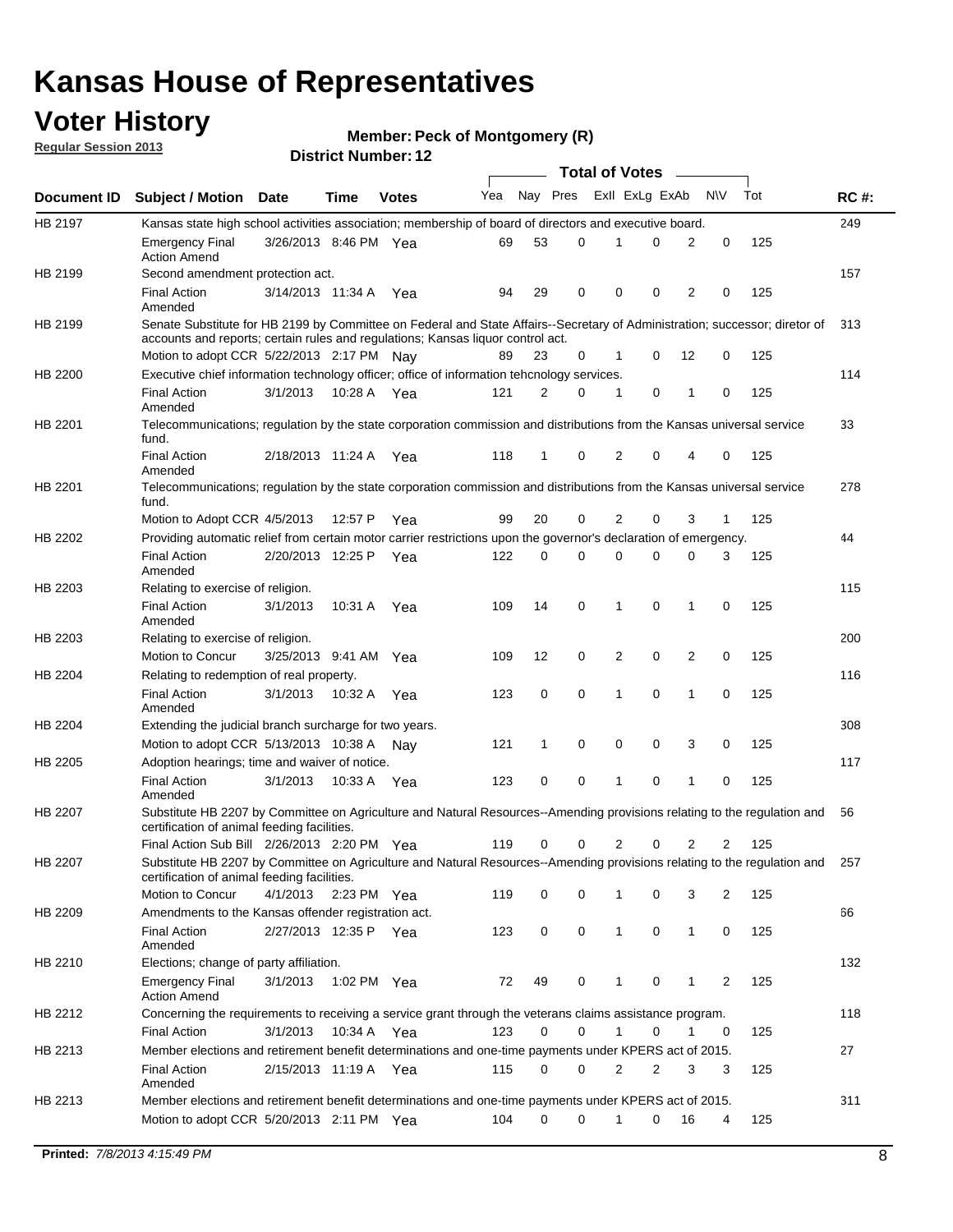## **Voter History**

**Member: Peck of Montgomery (R)** 

**Regular Session 2013**

|             |                                                                                                                                                                                                       |                       |             | DISTRICT NUMBER: 12 |     |          |             |                | Total of Votes – |                |           |     |             |
|-------------|-------------------------------------------------------------------------------------------------------------------------------------------------------------------------------------------------------|-----------------------|-------------|---------------------|-----|----------|-------------|----------------|------------------|----------------|-----------|-----|-------------|
| Document ID | <b>Subject / Motion</b>                                                                                                                                                                               | <b>Date</b>           | <b>Time</b> | <b>Votes</b>        | Yea | Nay Pres |             |                | Exll ExLg ExAb   |                | <b>NV</b> | Tot | <b>RC#:</b> |
| HB 2216     | Repealing certain joint committees and amending related statutes; amending the joint committees on special claims against<br>the state.                                                               |                       |             |                     |     |          |             |                |                  |                |           |     | 119         |
|             | <b>Final Action</b><br>Amended                                                                                                                                                                        | 3/1/2013              | 10:36 A     | Yea                 | 91  | 32       | 0           |                | 0<br>1           | 1              | 0         | 125 |             |
| HB 2216     | Repealing certain joint committees and amending related statutes; amending the joint committees on special claims against<br>the state.                                                               |                       |             |                     |     |          |             |                |                  |                |           |     | 323         |
|             | Motion to adopt CCR 6/2/2013                                                                                                                                                                          |                       | 12:18 A     | Yea                 | 81  | 28       | 0           |                | 0                | 6              | 9         | 125 |             |
| HB 2217     | Creating the crime of female genital mutilation and setting the penalty.                                                                                                                              |                       |             |                     |     |          |             |                |                  |                |           |     | 120         |
|             | <b>Final Action</b><br>Amended                                                                                                                                                                        | 3/1/2013              | 10:37 A Yea |                     | 123 | 0        | 0           |                | $\mathbf 0$<br>1 | $\mathbf{1}$   | 0         | 125 |             |
| HB 2218     | Driving under the influence of alcohol or drugs; tests; implied consent; administrative hearings.                                                                                                     |                       |             |                     |     |          |             |                |                  |                |           |     | 82          |
|             | <b>Final Action</b>                                                                                                                                                                                   | 2/28/2013 11:40 A Yea |             |                     | 124 | 0        | $\Omega$    |                | $\Omega$<br>1    | 0              | $\Omega$  | 125 |             |
| HB 2218     | Driving under the influence of alcohol or drugs; boating under the influence of alcohol or drugs; tests; implied consent;<br>administrative hearings; aggravated battery DUI.                         |                       |             |                     |     |          |             |                |                  |                |           |     | 303         |
|             | Motion to adopt CCR 5/9/2013                                                                                                                                                                          |                       | 11:46 A     | Yea                 | 120 | 2        | 0           |                | 0<br>1           | 1              | 1         | 125 |             |
| HB 2221     | Enacting the equal access act; school employees; professional employees organization.                                                                                                                 |                       |             |                     |     |          |             |                |                  |                |           |     | 83          |
|             | <b>Final Action</b>                                                                                                                                                                                   | 2/28/2013 11:42 A     |             | Yea                 | 71  | 53       | 0           |                | 0<br>1           | 0              | 0         | 125 |             |
| HB 2222     | School districts; bullying policies.<br><b>Emergency Final</b>                                                                                                                                        | 3/1/2013              | 1:13 PM     | Nav                 | 119 | 1        | 1           |                | 0<br>1           | $\mathbf{1}$   | 2         | 125 | 141         |
|             | <b>Action Amend</b>                                                                                                                                                                                   |                       |             |                     |     |          |             |                |                  |                |           |     |             |
| HB 2228     | Decreased employer payments to group insurance reserve fund for KPERS plan of death and long-term disability benefits<br>during fiscal years 2014 and 2015.                                           |                       |             |                     |     |          |             |                |                  |                |           |     | 28          |
|             | <b>Final Action</b><br>Amended                                                                                                                                                                        | 2/15/2013 11:21 A     |             | Yea                 | 115 | 0        | 0           |                | 2<br>2           | 3              | 3         | 125 |             |
| HB 2231     | Substitute HB 2231 by Committee on Appropriations - Appropriations for FY 2014, FY 2015, FY 2016, FY 2017 and FY 2018<br>for various state agencies; capital improvement projects.                    |                       |             |                     |     |          |             |                |                  |                |           |     | 177         |
|             | Final Action Sub Bill 3/20/2013 10:29 A Yea<br>Amended                                                                                                                                                |                       |             |                     | 68  | 55       | 0           |                | 0<br>1           | 1              | 0         | 125 |             |
| HB 2234     | Contracts between the Kansas turnpike authority and the Kansas department of transportation.                                                                                                          |                       |             |                     |     |          |             |                |                  |                |           |     | 151         |
|             | <b>Final Action</b><br>Amended                                                                                                                                                                        | 3/11/2013 11:16 A Yea |             |                     | 81  | 41       | $\Omega$    |                | $\Omega$<br>1    | 2              | 0         | 125 |             |
| HB 2234     | Naming the secretary of transportation as the director of operations of the Kansas turnpike authority; pertaining to certain<br>contracts between the authority and the department of transportation. |                       |             |                     |     |          |             |                |                  |                |           |     | 299         |
|             | Motion to Adopt CCR 4/5/2013                                                                                                                                                                          |                       | 10:12 P     | Yea                 | 76  | 44       | 0           |                | 2<br>0           | 2              | 1         | 125 |             |
| HB 2244     | Taxation of watercraft.<br><b>Emergency Final</b>                                                                                                                                                     | 3/26/2013 8:49 PM Yea |             |                     | 107 | 15       | 0           |                | 0<br>1           | $\overline{2}$ | 0         | 125 | 250         |
|             | <b>Action Amend</b>                                                                                                                                                                                   |                       |             |                     |     |          |             |                |                  |                |           |     |             |
| HB 2249     | City annexation of fire district land; double taxation; refund.                                                                                                                                       |                       |             |                     |     |          |             |                |                  |                |           |     | 121         |
|             | <b>Final Action</b><br>Amended                                                                                                                                                                        | 3/1/2013 10:39 A Yea  |             |                     | 101 | 22       | $\mathbf 0$ | $\overline{1}$ | $\mathbf 0$      |                | 0         | 125 |             |
| HB 2249     | Certain property issues; fire districts; historic preservation; solid waste.                                                                                                                          |                       |             |                     |     |          |             |                |                  |                |           |     | 310         |
|             | Motion to Adopt CCR 5/17/2013 10:25 A Yea                                                                                                                                                             |                       |             |                     | 92  | 18       | 0           |                | 0<br>1           | 14             | 0         | 125 |             |
| HB 2252     | Eliminating the statute of limitations for prosecutions of rape and aggravated criminal sodomy.                                                                                                       |                       |             |                     |     |          |             |                |                  |                |           |     | 122         |
|             | <b>Final Action</b><br>Amended                                                                                                                                                                        | 3/1/2013              | 10:40 A Yea |                     | 123 | 0        | 0           |                | 1<br>0           | $\mathbf{1}$   | 0         | 125 |             |
| HB 2253     | Abortion; prohibiting funding for abortion services; amending late-term abortion and woman's- right-to-know statutes.                                                                                 |                       |             |                     |     |          |             |                |                  |                |           |     | 178         |
|             | <b>Final Action</b><br>Amended                                                                                                                                                                        | 3/20/2013 10:31 A Yea |             |                     | 92  | 31       | 0           |                | 0<br>1           | 1              | 0         | 125 |             |
| HB 2253     | Abortion; prohibiting funding for abortion services; amending late-term abortion and woman's- right-to-know statutes.                                                                                 |                       |             |                     |     |          |             |                |                  |                |           |     | 301         |
|             | Motion to Adopt CCR 4/5/2013                                                                                                                                                                          |                       | 10:34 P     | Yea                 | 90  | 30       | 0           |                | 2<br>0           | 2              | 1         | 125 |             |
| HB 2255     | Economic development; investments in telecommunications machinery and equipment.                                                                                                                      |                       |             |                     |     |          |             |                |                  |                |           |     | 142         |
|             | EFA Sub Bill<br>Amended                                                                                                                                                                               | 3/1/2013              |             | 1:15 PM $Yea$       | 116 | 5        | 0           |                | 0<br>1           | 1              | 2         | 125 |             |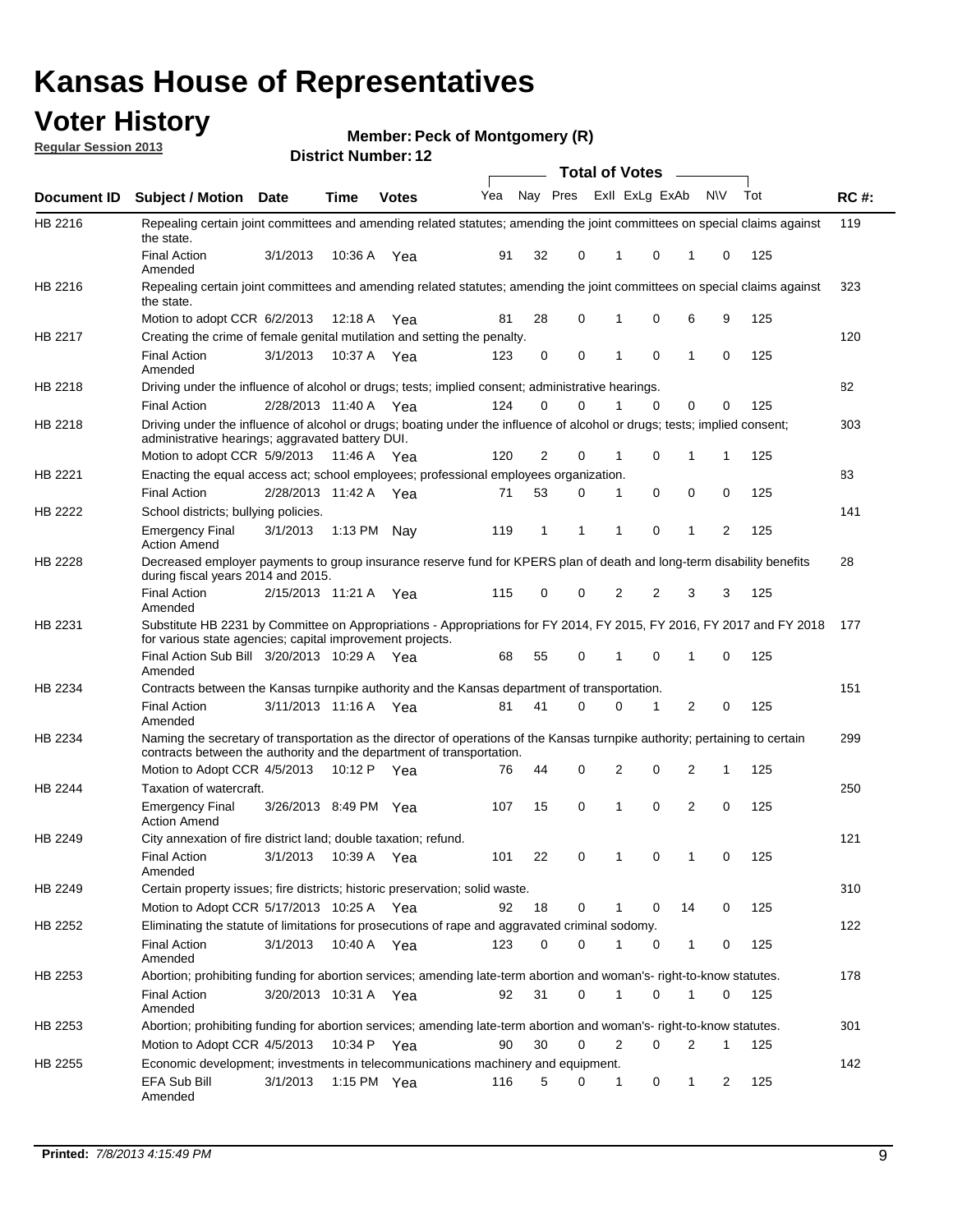## **Voter History**

**Member: Peck of Montgomery (R)** 

**Regular Session 2013**

|                    |                                                                                                                                                                                       |                       | ו הסעוווטנו ועווווטכו |              |     |          |          | <b>Total of Votes</b> |              | $\sim$       |                |     |     |
|--------------------|---------------------------------------------------------------------------------------------------------------------------------------------------------------------------------------|-----------------------|-----------------------|--------------|-----|----------|----------|-----------------------|--------------|--------------|----------------|-----|-----|
| <b>Document ID</b> | <b>Subject / Motion Date</b>                                                                                                                                                          |                       | <b>Time</b>           | <b>Votes</b> | Yea | Nay Pres |          | Exll ExLg ExAb        |              |              | <b>NV</b>      | Tot | RC# |
| HB 2259            | Domestic relations; relating to dissolution of marriage;                                                                                                                              |                       |                       |              |     |          |          |                       |              |              |                |     | 58  |
|                    | <b>Final Action</b>                                                                                                                                                                   | 2/27/2013 12:12 P     |                       | Yea          | 123 | 0        | 0        | 1                     | 0            | 1            | 0              | 125 |     |
| HB 2261            | Authorizing the expenditure of unencumbered balances held by school district; removing the cap for contingency reserve<br>fund.                                                       |                       |                       |              |     |          |          |                       |              |              |                |     | 48  |
|                    | <b>Final Action</b><br>Amended                                                                                                                                                        | 2/25/2013 12:13 P     |                       | Yea          | 120 | 0        | 0        | 0                     | 0            | 0            | 5              | 125 |     |
| HB 2261            | School districts; expenditure of unencumbered bala ces; removing the cap for contingency reserve fund; establishing celebrate 305<br>freedom week; bullying policies. ies.            |                       |                       |              |     |          |          |                       |              |              |                |     |     |
|                    | Motion to adopt CCR 5/9/2013                                                                                                                                                          |                       | 2:25 PM Nav           |              | 119 | 1        | 0        | 1                     | 0            | 4            | 0              | 125 |     |
| HB 2262            | Substitute HB 2262 by Committee on Appropriations - Amending the percentage amount that is deposited into the oil and gas 210<br>valuation depletion trust fund from 12.41% to 8.25%. |                       |                       |              |     |          |          |                       |              |              |                |     |     |
|                    | Final Action Sub Bill 3/26/2013 9:58 AM Yea                                                                                                                                           |                       |                       |              | 96  | 23       | 0        |                       | 0            | 5            | 0              | 125 |     |
| HB 2267            | Income tax, credits, high performance incentive program; subtraction modifications, certain expenses related to living dinor<br>organ donations.                                      |                       |                       |              |     |          |          |                       |              |              |                |     | 252 |
|                    | <b>Emergency Final</b><br><b>Action Amend</b>                                                                                                                                         | 3/26/2013 8:52 PM Yea |                       |              | 106 | 16       | 0        | 1                     | 0            | 2            | 0              | 125 |     |
| HB 2269            | John Bower memorial highway.                                                                                                                                                          |                       |                       |              |     |          |          |                       |              |              |                |     | 84  |
|                    | <b>Final Action</b><br>Amended                                                                                                                                                        | 2/28/2013 11:44 A     |                       | Yea          | 114 | 10       | 0        | 1                     | 0            | 0            | 0              | 125 |     |
| <b>HB 2272</b>     | Exempting IRB-purchased property from property taxatin without state ownerhsip requirement.                                                                                           |                       |                       |              |     |          |          |                       |              |              |                |     | 123 |
|                    | <b>Final Action</b>                                                                                                                                                                   | 3/1/2013              | 10:41 A               | Yea          | 123 | 0        | 0        | 1                     | 0            | $\mathbf{1}$ | 0              | 125 |     |
| HB 2278            | Creating a penalty enhancement for the theft or burglary of a firearm.                                                                                                                |                       |                       |              |     |          |          |                       |              |              |                |     | 135 |
|                    | <b>Emergency Final</b><br><b>Action Amend</b>                                                                                                                                         | 3/1/2013              | 1:06 PM Yea           |              | 117 | 4        | 0        | 1                     | $\Omega$     | 1            | $\overline{2}$ | 125 |     |
| HB 2280            | School districts; establishing celebrate freedom week and related curriculum.                                                                                                         |                       |                       |              |     |          |          |                       |              |              |                |     | 140 |
|                    | <b>Emergency Final</b><br><b>Action Amend</b>                                                                                                                                         | 3/1/2013              | 1:12 PM Yea           |              | 95  | 25       | 1        | 1                     | 0            | 1            | 2              | 125 |     |
| HB 2294            | Kansas uniform securities act.                                                                                                                                                        |                       |                       |              |     |          |          |                       |              |              |                |     | 124 |
|                    | <b>Final Action</b>                                                                                                                                                                   | 3/1/2013              | 10:42 A               | Yea          | 123 | 0        | 0        | 1                     | 0            | 1            | 0              | 125 |     |
| HB 2296            | Campaign finance; permitted uses of campaign funds.                                                                                                                                   |                       |                       |              |     |          |          |                       |              |              |                |     | 148 |
|                    | <b>Final Action</b>                                                                                                                                                                   | 3/8/2013              | 11:12 A Yea           |              | 120 | 1        | 0        | 0                     | $\mathbf{1}$ | 2            | $\mathbf{1}$   | 125 |     |
| HB 2298            | Amending the crimes of interference with law enforcement and giving a false alarm.                                                                                                    |                       |                       |              |     |          |          |                       |              |              |                |     | 136 |
|                    | <b>Emergency Final</b><br>Action                                                                                                                                                      | 3/1/2013              | 1:07 PM Yea           |              | 121 | 0        | 0        | 1                     | 0            | 1            | 2              | 125 |     |
| HB 2302            | Relating to drug screening, criminal history record check and fingerprinting of certain persons and employees.                                                                        |                       |                       |              |     |          |          |                       |              |              |                |     | 85  |
|                    | <b>Final Action</b><br>Amended                                                                                                                                                        | 2/28/2013 11:45 A     |                       | Yea          | 124 | 0        | $\Omega$ | 1                     | 0            | 0            | 0              | 125 |     |
| HB 2303            | Relating to drivier's license fees; driving under the influence equipment fund.                                                                                                       |                       |                       |              |     |          |          |                       |              |              |                |     | 125 |
|                    | <b>Final Action</b><br>Amended                                                                                                                                                        | 3/1/2013              | 10:44 A               | Yea          | 113 | 10       | 0        | 1                     | 0            | 1            | 0              | 125 |     |
| HB 2305            | Kansas storage tank act and containment of underground storage tanks.                                                                                                                 |                       |                       |              |     |          |          |                       |              |              |                |     | 126 |
|                    | Final Action                                                                                                                                                                          | 3/1/2013              | 10:45 A               | Yea          | 123 | 0        | 0        | 1                     | 0            | 1            | 0              | 125 |     |
| HB 2305            | Kansas storage tank act and containment of underground storage tanks.                                                                                                                 |                       |                       |              |     |          |          |                       |              |              |                |     | 197 |
|                    | Motion to Concur                                                                                                                                                                      | 3/22/2013 11:36 A     |                       | Yea          | 119 | 0        | 0        | $\overline{c}$        | 0            | 3            | $\mathbf{1}$   | 125 |     |
| HB 2311            | Increasing delinquent registration fees.                                                                                                                                              |                       |                       |              |     |          |          |                       |              |              |                |     | 127 |
|                    | <b>Final Action</b>                                                                                                                                                                   | 3/1/2013              | 10:50 A               | Nay          | 24  | 99       | 0        | 1                     | 0            | $\mathbf{1}$ | 0              | 125 |     |
| HB 2312            | Kansas uninsurable health insurance plan; increase in life time limit.                                                                                                                |                       |                       |              |     |          |          |                       |              |              |                |     | 95  |
|                    | <b>Final Action</b>                                                                                                                                                                   | 3/1/2013              | 9:53 AM Yea           |              | 123 | 0        | 0        |                       | 0            | 1            | 0              | 125 |     |
| HB 2318            | Authorizing use of motorcycle headlamp modulation systems and side lamps.                                                                                                             |                       |                       |              |     |          |          |                       |              |              |                |     | 128 |
|                    | <b>Final Action</b><br>Amended                                                                                                                                                        | 3/1/2013              | 10:52 A               | Yea          | 123 | 0        | 0        | 1                     | 0            | 1            | 0              | 125 |     |
| HB 2318            | Authorizing use of motorcycle headlamp modulation systems and side lamps.                                                                                                             |                       |                       |              |     |          |          |                       |              |              |                |     | 201 |
|                    | Motion to Concur                                                                                                                                                                      | 3/25/2013 9:44 AM Yea |                       |              | 121 | 0        | 0        | 2                     | 0            | 2            | 0              | 125 |     |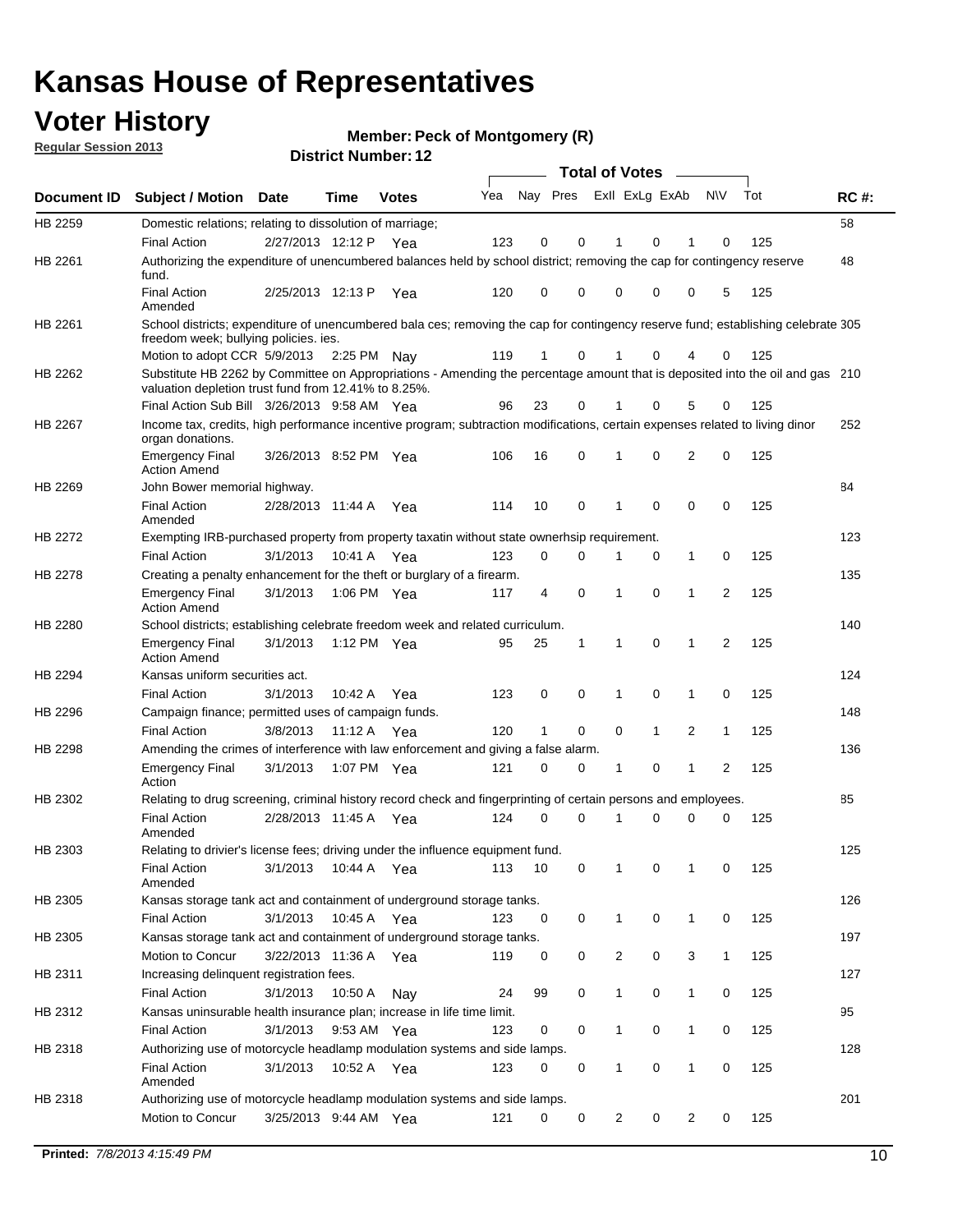## **Voter History**

**Member: Peck of Montgomery (R)** 

**Regular Session 2013**

|             |                                                                                                                                                                                             |                       |             |               |     |             |             | <b>Total of Votes</b> |   |              |                |     |             |
|-------------|---------------------------------------------------------------------------------------------------------------------------------------------------------------------------------------------|-----------------------|-------------|---------------|-----|-------------|-------------|-----------------------|---|--------------|----------------|-----|-------------|
| Document ID | <b>Subject / Motion</b>                                                                                                                                                                     | <b>Date</b>           | Time        | <b>Votes</b>  | Yea | Nay Pres    |             | Exll ExLg ExAb        |   |              | <b>NV</b>      | Tot | <b>RC#:</b> |
| HB 2319     | Creating the coalition of innovative districts act.                                                                                                                                         |                       |             |               |     |             |             |                       |   |              |                |     | 149         |
|             | <b>Final Action</b><br>Amended                                                                                                                                                              | 3/8/2013              | 11:17 A     | Yea           | 74  | 47          | 0           | 0                     | 1 | 3            | 0              | 125 |             |
| HB 2319     | Creating the coalition of innovative districts act.                                                                                                                                         |                       |             |               |     |             |             |                       |   |              |                |     | 279         |
|             | Motion to Adopt CCR 4/5/2013                                                                                                                                                                |                       |             | 1:03 PM Yea   | 71  | 47          | 0           | 2                     | 0 | 3            | $\overline{2}$ | 125 |             |
| HB 2322     | Relating to the division of health of the department of health and environment.                                                                                                             |                       |             |               |     |             |             |                       |   |              |                |     | 86          |
|             | <b>Final Action</b><br>Amended                                                                                                                                                              | 2/28/2013 11:46 A Yea |             |               | 118 | 6           | 0           | 1                     | 0 | 0            | 0              | 125 |             |
| HB 2326     | VoIP and IP enabled services.                                                                                                                                                               |                       |             |               |     |             |             |                       |   |              |                |     | 129         |
|             | <b>Final Action</b><br>Amended                                                                                                                                                              | 3/1/2013              | 10.53 A     | Yea           | 123 | 0           | 0           | 1                     | 0 | 1            | 0              | 125 |             |
| HB 2338     | Courts; docket fees.                                                                                                                                                                        |                       |             |               |     |             |             |                       |   |              |                |     | 211         |
|             | <b>Final Action</b><br>Amended                                                                                                                                                              | 3/26/2013 10:00 A     |             | Yea           | 67  | 52          | 0           | 1                     | 0 | 5            | 0              | 125 |             |
| HB 2339     | Allowing insurers to return premiums to a policyholder separate from the notice of an adverse underwriting decision.                                                                        |                       |             |               |     |             |             |                       |   |              |                |     | 67          |
|             | <b>Final Action</b>                                                                                                                                                                         | 2/28/2013 11:16 A Yea |             |               | 124 | 0           | 0           | 1                     | 0 | 0            | 0              | 125 |             |
| HB 2339     | Combining life insurance with certain additional health related riders, insurance agents-lines of insurance, health insurance for 287<br>certain firefighters and law enforcement officers. |                       |             |               |     |             |             |                       |   |              |                |     |             |
|             | Motion to Adopt CCR 4/5/2013 7:15 PM Nay                                                                                                                                                    |                       |             |               | 116 | 4           | 0           | 2                     | 0 | 2            | 1              | 125 |             |
| HB 2343     | Relating to the secretary of health and environment; office of laboratory services.                                                                                                         |                       |             |               |     |             |             |                       |   |              |                |     | 130         |
|             | <b>Final Action</b>                                                                                                                                                                         | 3/1/2013              | 10:54 A Yea |               | 89  | 34          | 0           | 1                     | 0 | 1            | 0              | 125 |             |
| HB 2349     | School districts; audit by legislative post audit committee.                                                                                                                                |                       |             |               |     |             |             |                       |   |              |                |     | 87          |
|             | <b>Final Action</b><br>Amended                                                                                                                                                              | 2/28/2013 11:48 A Yea |             |               | 120 | 4           | $\mathbf 0$ | 1                     | 0 | 0            | 0              | 125 |             |
| HB 2349     | School districts; audit by legislative post audit committee.                                                                                                                                |                       |             |               |     |             |             |                       |   |              |                |     | 291         |
|             | Motion to Concur                                                                                                                                                                            | 4/5/2013              | 7:55 PM Yea |               | 118 | 2           | 0           | 2                     | 0 | 2            | 1              | 125 |             |
| HB 2352     | Maximum benefits increased for certain members of the Kansas police and firemen's retirement system.                                                                                        |                       |             |               |     |             |             |                       |   |              |                |     | 88          |
|             | <b>Final Action</b>                                                                                                                                                                         | 2/28/2013 11:49 A     |             | Yea           | 124 | 0           | 0           | 1                     | 0 | 0            | 0              | 125 |             |
| HB 2353     | Adding certain controlled substances as schedule I drugs.                                                                                                                                   |                       |             |               |     |             |             |                       |   |              |                |     | 138         |
|             | <b>Emergency Final</b><br>Action                                                                                                                                                            | 3/1/2013              |             | 1:09 PM Yea   | 121 | 0           | $\mathbf 0$ | 1                     | 0 | 1            | 2              | 125 |             |
| HB 2357     | 242nd engineer company ae" KS army national guard ae" membrial highway.                                                                                                                     |                       |             |               |     |             |             |                       |   |              |                |     | 96          |
|             | <b>Final Action</b>                                                                                                                                                                         | 3/1/2013              |             | 9:54 AM Yea   | 123 | 0           | 0           | 1                     | 0 | 1            | 0              | 125 |             |
| HB 2357     | 242nd engineer company-KS army national guard- highway.                                                                                                                                     |                       |             |               |     |             |             |                       |   |              |                |     | 202         |
|             | <b>Motion to Concur</b>                                                                                                                                                                     | 3/25/2013 9:47 AM Yea |             |               | 121 | $\mathbf 0$ | $\mathbf 0$ | $\overline{2}$        | 0 | 2            | 0              | 125 |             |
| HB 2363     | Exempting certain aggregate mining operations from department of health and environment regulations.                                                                                        |                       |             |               |     |             |             |                       |   |              |                |     | 131         |
|             | <b>Final Action</b><br>Amended                                                                                                                                                              | 3/1/2013              | 10:56 A     | Yea           | 123 | 0           | 0           | 1                     | 0 | 1            | 0              | 125 |             |
| HB 2363     | Water; wastewater regulations for sand and gravel; streams, dams and water obstructions.                                                                                                    |                       |             |               |     |             |             |                       |   |              |                |     | 280         |
|             | Motion to Adopt CCR 4/5/2013                                                                                                                                                                |                       |             | 1:10 PM $Yea$ | 119 | 0           | 0           | 2                     | 0 | 3            | 1              | 125 |             |
| HB 2368     | Relating to the governor's mental health services planning council.                                                                                                                         |                       |             |               |     |             |             |                       |   |              |                |     | 137         |
|             | Emergency Final<br><b>Action Amend</b>                                                                                                                                                      | 3/1/2013              |             | 1:08 PM Yea   | 121 | 0           | 0           | 1                     | 0 | $\mathbf{1}$ | 2              | 125 |             |
| HB 2377     | Relating to court fees and costs; judicial branch surcharge fund.                                                                                                                           |                       |             |               |     |             |             |                       |   |              |                |     | 212         |
|             | <b>Final Action</b>                                                                                                                                                                         | 3/26/2013 10:01 A Nay |             |               | 118 | 1           | 0           |                       | 0 | 5            | 0              | 125 |             |
| HB 2378     | Sales tax exemption for sales of certain machinery and equipment used for surface mining activities.                                                                                        |                       |             |               |     |             |             |                       |   |              |                |     | 251         |
|             | <b>Emergency Final</b><br><b>Action Amend</b>                                                                                                                                               | 3/26/2013 8:51 PM Yea |             |               | 104 | 18          | 0           | 1                     | 0 | 2            | 0              | 125 |             |
| HB 2381     | Election campaign finance; removing certain limitations to contributions made during legislative sessions.                                                                                  |                       |             |               |     |             |             |                       |   |              |                |     | 198         |
|             | <b>Final Action</b>                                                                                                                                                                         | 3/25/2013 9:30 AM Yea |             |               | 100 | 21          | $\mathbf 0$ | 2                     | 0 | 2            | 0              | 125 |             |
|             | Amended                                                                                                                                                                                     |                       |             |               |     |             |             |                       |   |              |                |     |             |
| HB 2387     | Clarifying that felony murder is not a lesser included offense of capital murder.                                                                                                           |                       |             |               |     |             |             |                       |   |              |                |     | 213         |
|             | <b>Final Action</b>                                                                                                                                                                         | 3/26/2013 10:02 A     |             | Yea           | 117 | 2           | 0           | $\mathbf{1}$          | 0 | 5            | 0              | 125 |             |
|             |                                                                                                                                                                                             |                       |             |               |     |             |             |                       |   |              |                |     |             |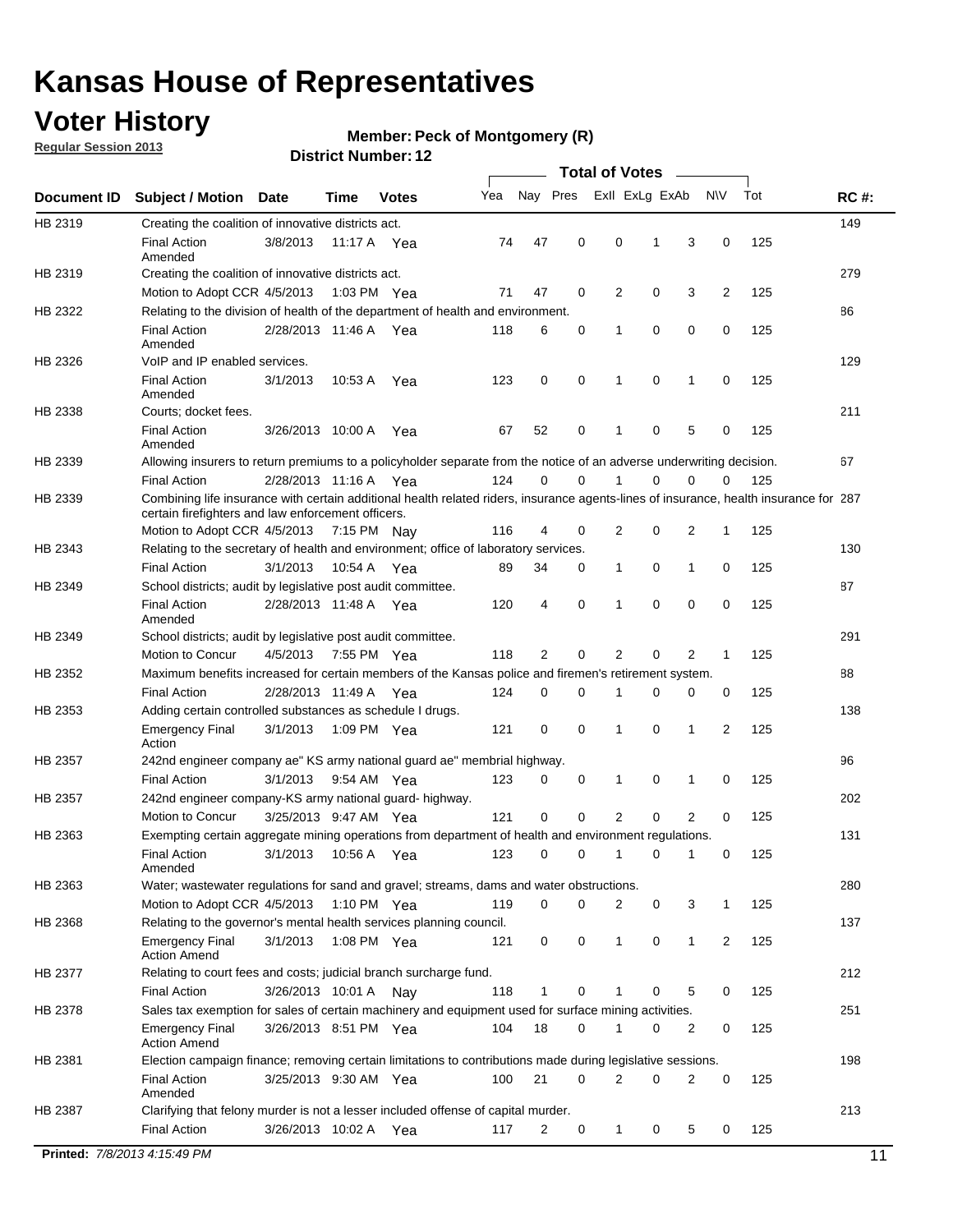## **Voter History**

**Member: Peck of Montgomery (R)** 

**Regular Session 2013**

|                 |                                                                                                                                                                                                                                                  |                       |             |              |     |              |          | <b>Total of Votes</b> |   |   |              |     |             |
|-----------------|--------------------------------------------------------------------------------------------------------------------------------------------------------------------------------------------------------------------------------------------------|-----------------------|-------------|--------------|-----|--------------|----------|-----------------------|---|---|--------------|-----|-------------|
| Document ID     | Subject / Motion Date                                                                                                                                                                                                                            |                       | Time        | <b>Votes</b> | Yea | Nay Pres     |          | Exll ExLg ExAb        |   |   | <b>NV</b>    | Tot | <b>RC#:</b> |
| HB 2389         | Capital murder; notice of intent to seek the death penalty.                                                                                                                                                                                      |                       |             |              |     |              |          |                       |   |   |              |     | 214         |
|                 | <b>Final Action</b>                                                                                                                                                                                                                              | 3/26/2013 10:03 A     |             | Yea          | 118 | 1            | 0        | 1                     | 0 | 5 | 0            | 125 |             |
| HB 2391         | School finance; amount of tax levy authorized to finance ancillary school facilities.                                                                                                                                                            |                       |             |              |     |              |          |                       |   |   |              |     | 237         |
|                 | <b>Emergency Final</b><br><b>Action Amend</b>                                                                                                                                                                                                    | 3/26/2013 8:30 PM Nav |             |              | 64  | 57           | 0        | $\mathbf{1}$          | 0 | 2 | 1            | 125 |             |
| HB 2391         | Senate Substitute for HB 2391 by Committee on Ways and Means - Creating the joint committee on uniform educational<br>standards oversight.                                                                                                       |                       |             |              |     |              |          |                       |   |   |              |     | 321         |
|                 | Sub Motion to Concur 6/1/2013                                                                                                                                                                                                                    |                       | 10:06 P     | Yea          | 55  | 58           | 0        | 0                     | 0 | 6 | 6            | 125 |             |
| HB 2396         | Allowing the secretary of administration to identify state owned real property as surplus property and establishing an appeals 253<br>process of such identification; also amending procedures for the disposition of state surplus real estate. |                       |             |              |     |              |          |                       |   |   |              |     |             |
|                 | <b>Emergency Final</b><br>Action Amend                                                                                                                                                                                                           | 3/26/2013 8:53 PM Yea |             |              | 122 | 0            | 0        |                       | 0 | 2 | 0            | 125 |             |
| HB 2403         | Issuing \$1,500,000,000 of pension obligation bonds to finance a portion of the unfunded actuarial liability of KPERS.                                                                                                                           |                       |             |              |     |              |          |                       |   |   |              |     | 236         |
|                 | <b>Final Action</b><br>Amended                                                                                                                                                                                                                   | 3/26/2013 8:29 PM Nay |             |              | 73  | 49           | 0        | 1                     | 0 | 2 | 0            | 125 |             |
| <b>HCR 5014</b> | Urging approval of the Presidential Permit application allowing the construction and operation of the TransCanada Keystone<br>XL Pipeline.                                                                                                       |                       |             |              |     |              |          |                       |   |   |              |     | 215         |
|                 | <b>Final Action</b>                                                                                                                                                                                                                              | 3/26/2013 10:05 A     |             | Yea          | 108 | 11           | 0        |                       | 0 | 5 | 0            | 125 |             |
| HR 6004         | Rules of House of Representatives, permanent rules of the 2013-2014 biennium.                                                                                                                                                                    |                       |             |              |     |              |          |                       |   |   |              |     | 4           |
|                 | <b>Final Action</b><br>Amended                                                                                                                                                                                                                   | 1/28/2013 11:09 A     |             | Yea          | 82  | 40           | 0        | 0                     | 0 | 3 | 0            | 125 |             |
| SB 1            | Legislative Post Audit; periodic audits of the State treasurer and the pooled money investment board.                                                                                                                                            |                       |             |              |     |              |          |                       |   |   |              |     | 216         |
|                 | <b>Final Action</b><br>Amended                                                                                                                                                                                                                   | 3/26/2013 10:06 A     |             | Yea          | 118 | 1            | 0        | 1                     | 0 | 5 | 0            | 125 |             |
| SB 16           | Kansas racketeer influenced and corrupt organization act, criminal street gangs.                                                                                                                                                                 |                       |             |              |     |              |          |                       |   |   |              |     | 217         |
|                 | <b>Final Action</b><br>Amended                                                                                                                                                                                                                   | 3/26/2013 10:12 A Yea |             |              | 74  | 45           | 0        | 1                     | 0 | 5 | 0            | 125 |             |
| SB 20           | Civil procedure; temporary restraining orders and poverty affidavits.                                                                                                                                                                            |                       |             |              |     |              |          |                       |   |   |              |     | 190         |
|                 | <b>Final Action</b><br>Amended                                                                                                                                                                                                                   | 3/22/2013 11:15 A     |             | Yea          | 119 | 0            | 0        | 2                     | 0 | 3 | 1            | 125 |             |
| SB 20           | Civil procedure; temporary restraining orders and poverty affidavits.                                                                                                                                                                            |                       |             |              |     |              |          |                       |   |   |              |     | 304         |
|                 | Motion to adopt CCR 5/9/2013                                                                                                                                                                                                                     |                       | 2:21 PM Yea |              | 119 | $\mathbf{1}$ | 0        | 1                     | 0 | 4 | 0            | 125 |             |
| SB 21           | Firearms; criminal possession of a firearm; expungement; personal and family protection act.                                                                                                                                                     |                       |             |              |     |              |          |                       |   |   |              |     | 255         |
|                 | <b>Emergency Final</b><br>Action                                                                                                                                                                                                                 | 3/26/2013 8:56 PM Yea |             |              | 119 | 3            | 0        |                       | 0 | 2 | 0            | 125 |             |
| SB 23           | Continuation of statewide tax levy for public schools.                                                                                                                                                                                           |                       |             |              |     |              |          |                       |   |   |              |     | 243         |
|                 | <b>Emergency Final</b><br><b>Action Amend</b>                                                                                                                                                                                                    | 3/26/2013 8:38 PM Yea |             |              | 122 | 0            | 0        | 1                     | 0 | 2 | 0            | 125 |             |
| <b>SB 23</b>    | School districts; sttewide tax levy for public schools; school finance amendments.                                                                                                                                                               |                       |             |              |     |              |          |                       |   |   |              |     | 296         |
|                 | Motion to Adopt CCR 4/5/2013 9:32 PM Yea                                                                                                                                                                                                         |                       |             |              | 119 | 1            | 0        | 2                     | 0 | 2 | 1            | 125 |             |
| <b>SB 24</b>    | Insurance - Risk-based capital requirements for property, casualty and life insurance companies.                                                                                                                                                 |                       |             |              |     |              |          |                       |   |   |              |     | 204         |
|                 | <b>Final Action</b>                                                                                                                                                                                                                              | 3/26/2013 9:50 AM Yea |             |              | 119 | 0            | 0        |                       | 0 | 5 | 0            | 125 |             |
| SB 25           | Insurance-Risk-based capital requirements for health organizations.                                                                                                                                                                              |                       |             |              |     |              |          |                       |   |   |              |     | 205         |
|                 | <b>Final Action</b>                                                                                                                                                                                                                              | 3/26/2013 9:51 AM Yea |             |              | 119 | 0            | 0        | 1                     | 0 | 5 | 0            | 125 |             |
| SB 27           | Eligibility of students under the military service scholarship program act.                                                                                                                                                                      |                       |             |              |     |              |          |                       |   |   |              |     | 166         |
|                 | <b>Final Action</b><br>Amended                                                                                                                                                                                                                   | 3/19/2013 10:35 A Yea |             |              | 123 | 0            | 0        |                       | 0 | 1 | 0            | 125 |             |
| SB 28           | Authorizing the division of emergency management within the adjutant general's department to accept certain real property.                                                                                                                       |                       |             |              |     |              |          |                       |   |   |              |     | 184         |
|                 | <b>Final Action</b>                                                                                                                                                                                                                              | 3/21/2013 11:22 A Yea |             |              | 121 | 0            | $\Omega$ | 1                     | 0 | 3 | $\Omega$     | 125 |             |
| SB 37           | Kansas home inspectors professional competence and financial responsibility act.                                                                                                                                                                 |                       |             |              |     |              |          |                       |   |   |              |     | 218         |
|                 | <b>Final Action</b>                                                                                                                                                                                                                              | 3/26/2013 10:14 A Yea |             |              | 102 | 17           | 0        | 1                     | 0 | 5 | 0            | 125 |             |
| SB 51           | Health insurance coverage for bankers association.                                                                                                                                                                                               |                       |             |              |     |              |          |                       |   |   |              |     | 189         |
|                 | <b>Final Action</b>                                                                                                                                                                                                                              | 3/22/2013 11:14 A Yea |             |              | 119 | 0            | 0        | 2                     | 0 | 3 | $\mathbf{1}$ | 125 |             |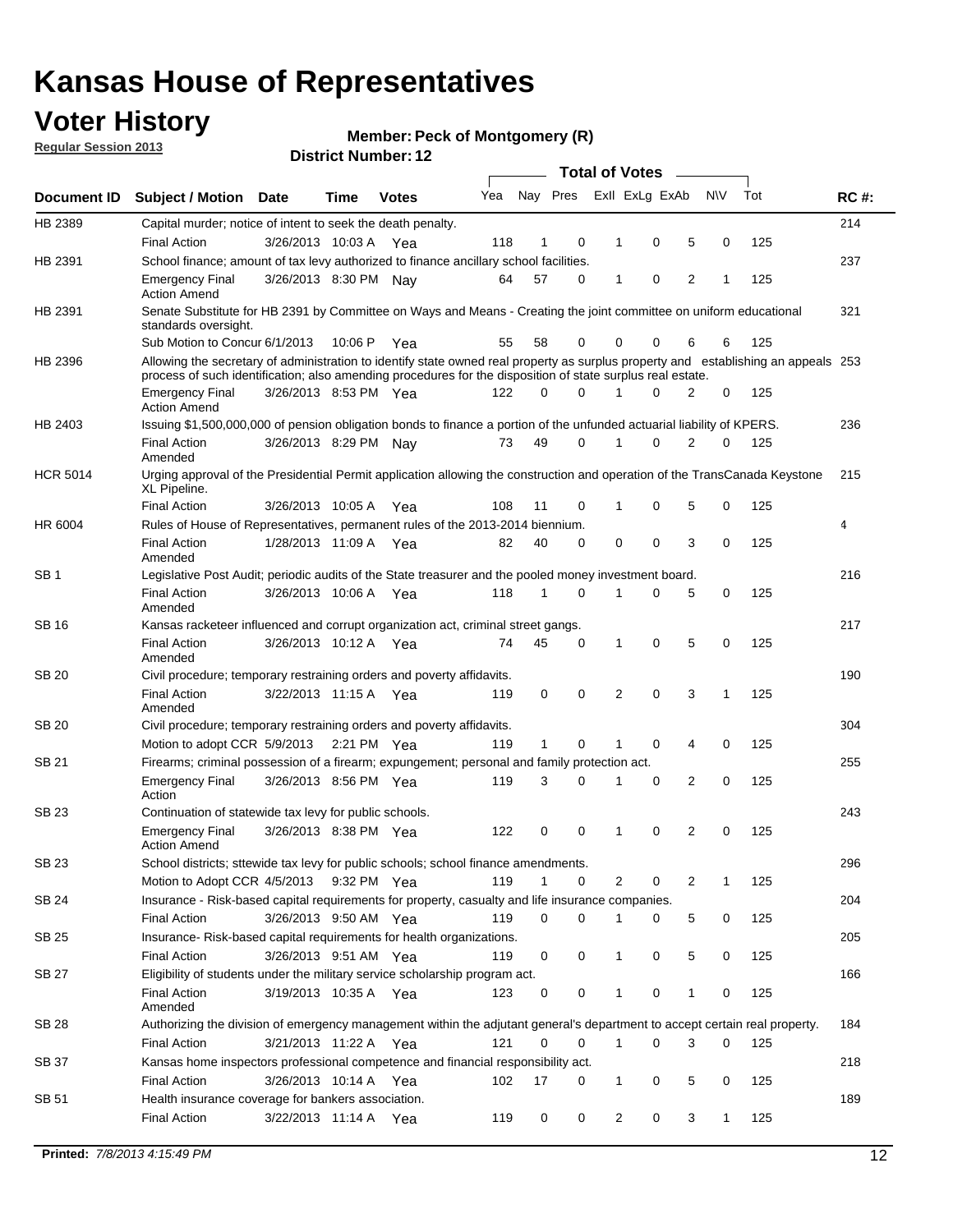## **Voter History**

**Member: Peck of Montgomery (R)** 

**Regular Session 2013**

| Document ID  | <b>Subject / Motion</b>                                                                                                                                                                                                                                                                                                                                                 | <b>Date</b>           | Time        | <b>Votes</b> | Yea | Nay Pres    |          | Exll ExLg ExAb |   |                | <b>NV</b> | Tot | <b>RC#:</b> |
|--------------|-------------------------------------------------------------------------------------------------------------------------------------------------------------------------------------------------------------------------------------------------------------------------------------------------------------------------------------------------------------------------|-----------------------|-------------|--------------|-----|-------------|----------|----------------|---|----------------|-----------|-----|-------------|
| SB 52        | Mortgage interest rate cap increase.                                                                                                                                                                                                                                                                                                                                    |                       |             |              |     |             |          |                |   |                |           |     | 238         |
|              | <b>Emergency Final</b><br>Action                                                                                                                                                                                                                                                                                                                                        | 3/26/2013 8:32 PM Yea |             |              | 120 | 2           | 0        | 1              | 0 | 2              | 0         | 125 |             |
| SB 56        | Transferring the recognition of county fair associations from the secretary of agriculture to the board of county<br>commissioners.                                                                                                                                                                                                                                     |                       |             |              |     |             |          |                |   |                |           |     | 191         |
|              | <b>Final Action</b><br>Amended                                                                                                                                                                                                                                                                                                                                          | 3/22/2013 11:21 A     |             | Yea          | 119 | $\mathbf 0$ | 0        | $\overline{2}$ | 0 | 3              | 1         | 125 |             |
| <b>SB 57</b> | Substitute for SB 57 by Committee on Agriculture - Agriculture; powers and duties of the department of agriculture relating to<br>poultry improvement plan and domesticated deer.                                                                                                                                                                                       |                       |             |              |     |             |          |                |   |                |           |     | 192         |
|              | Final Action Sub Bill 3/22/2013 11:24 A Nav<br>Amended                                                                                                                                                                                                                                                                                                                  |                       |             |              | 79  | 40          | 0        | 2              | 0 | 3              | -1        | 125 |             |
| SB 57        | Substitute for SB 57 by Committee on Agriculture - Agriculture; powers and duties of the department of agriculture relating to<br>poultry improvement plan, stockyards and domesticated deer.                                                                                                                                                                           |                       |             |              |     |             |          |                |   |                |           |     | 262         |
|              | Motion to adopt CCR 4/4/2013 2:18 PM Nay                                                                                                                                                                                                                                                                                                                                |                       |             |              | 80  | 42          | 0        | 1              | 0 | 2              | 0         | 125 |             |
| SB 58        | Sentencing for unlawful manufacturing of controlled substances.                                                                                                                                                                                                                                                                                                         |                       |             |              |     |             |          |                |   |                |           |     | 219         |
| SB 59        | <b>Final Action</b><br>Attorney general; reward for information.                                                                                                                                                                                                                                                                                                        | 3/26/2013 10:15 A     |             | Yea          | 119 | 0           | 0        | 1              | 0 | 5              | 0         | 125 | 193         |
|              | <b>Final Action</b>                                                                                                                                                                                                                                                                                                                                                     | 3/22/2013 11:25 A     |             | Yea          | 119 | $\mathbf 0$ | 0        | 2              | 0 | 3              | 1         | 125 |             |
| SB 62        | Making gas pipeline safety terminology consistent with federal regulations.                                                                                                                                                                                                                                                                                             |                       |             |              |     |             |          |                |   |                |           |     | 163         |
|              | <b>Final Action</b>                                                                                                                                                                                                                                                                                                                                                     | 3/19/2013 10:32 A     |             | Yea          | 123 | 0           | 0        | 1              | 0 | 1              | 0         | 125 |             |
| SB 63        | Elections; voting crimes, penalties and prosecution.                                                                                                                                                                                                                                                                                                                    |                       |             |              |     |             |          |                |   |                |           |     | 246         |
|              | <b>Emergency Final</b><br><b>Action Amend</b>                                                                                                                                                                                                                                                                                                                           | 3/26/2013 8:42 PM Yea |             |              | 69  | 53          | 0        | 1              | 0 | $\overline{2}$ | 0         | 125 |             |
| SB 68        | Driver's license examinations; locations.                                                                                                                                                                                                                                                                                                                               |                       |             |              |     |             |          |                |   |                |           |     | 220         |
|              | <b>Final Action</b>                                                                                                                                                                                                                                                                                                                                                     | 3/26/2013 10:16 A     |             | Yea          | 116 | 3           | 0        | 1              | 0 | 5              | 0         | 125 |             |
| SB 69        | Motor vehicles; vehicle registration and license plates.                                                                                                                                                                                                                                                                                                                |                       |             |              |     |             |          |                |   |                |           |     | 167         |
|              | <b>Final Action</b>                                                                                                                                                                                                                                                                                                                                                     | 3/19/2013 10:37 A     |             | Yea          | 117 | 6           | 0        | 1              | 0 | 1              | 0         | 125 |             |
| SB 74        | Prison-made goods act; prohibiting prisoner production of manufactured or modular homes.                                                                                                                                                                                                                                                                                |                       |             |              |     |             |          |                |   |                |           |     | 221         |
|              | <b>Final Action</b>                                                                                                                                                                                                                                                                                                                                                     | 3/26/2013 10:19 A     |             | Yea          | 87  | 32          | 0        | 1              | 0 | 5              | 0         | 125 |             |
| SB 75        | Record requirements and civil penalties relating to sales of plastic bulk merchandise containers.                                                                                                                                                                                                                                                                       |                       |             |              |     |             |          |                |   |                |           |     | 222         |
|              | <b>Final Action</b>                                                                                                                                                                                                                                                                                                                                                     | 3/26/2013 10:21 A     |             | Yea          | 101 | 18          | 0        | 1              | 0 | 5              | 0         | 125 |             |
| SB 81        | Open records; requests for criminal justice information; restriction of certain officials' information from publicly accessible<br>records.                                                                                                                                                                                                                             |                       |             |              |     |             |          |                |   |                |           |     | 194         |
|              | <b>Final Action</b><br>Amended                                                                                                                                                                                                                                                                                                                                          | 3/22/2013 11:27 A     |             | Yea          | 119 | 0           | 0        | 2              | 0 | 3              | 1         | 125 |             |
| SB 83        | House Substitute for SB 83 by Committee on Taxation - Income tax deductions and modifications; severance tax; sales tax;<br>delinquent tax liabilities.                                                                                                                                                                                                                 |                       |             |              |     |             |          |                |   |                |           |     | 187         |
|              | Final Action Sub Bill 3/21/2013 11:30 A Yea                                                                                                                                                                                                                                                                                                                             |                       |             |              | 96  | 25          | 0        | $\mathbf{1}$   | 0 | 3              | 0         | 125 |             |
| SB 83        | House Substitute for SB 83 by Committee on Taxation--Income tax deductions and modifications; severance tax; sales tax and 260<br>compensating use tax, preseumptions relating to nexus; property tax, exemptions, new automobile manufacturinge property;<br>taxation of watercraft; leased commercial and industrial property appeals; correction of clerical errors. |                       |             |              |     |             |          |                |   |                |           |     |             |
|              | Motion to adopt CCR 4/3/2013                                                                                                                                                                                                                                                                                                                                            |                       | 10:35 A Yea |              | 104 | 15          | $\Omega$ | $\mathbf{1}$   | 0 | 3              | 2         | 125 |             |
| SB 84        | House Substitute for SB 84 by Committee on Taxation - Reduction to state income tax rates based on selected actual state<br>general fund receipts computations; distribution of revenues from sales and compensating use tax; reduction of                                                                                                                              |                       |             |              |     |             |          |                |   |                |           |     | 188         |
|              | Final Action Sub Bill 3/21/2013 11:34 A Yea<br>Amended                                                                                                                                                                                                                                                                                                                  |                       |             |              | 82  | 39          | 0        |                | 0 | 3              | 0         | 125 |             |
| SB 84        | House Substitute for SB 84 -- Reduction to state income tax rates based on selected actual state general fund receipts<br>computations; reduction of itemized deductions.                                                                                                                                                                                               |                       |             |              |     |             |          |                |   |                |           |     | 317         |
|              | Motion to adopt CCR 5/28/2013 2:32 PM ExAb                                                                                                                                                                                                                                                                                                                              |                       |             |              | 42  | 71          | 0        | 1              | 0 | 9              | 2         | 125 |             |
| SB 84        | House Substitute for SB 84 -- Reduction to state income tax rates based on selected actual state general fund receipts<br>computations; reduction of itemized deductions.                                                                                                                                                                                               |                       |             |              |     |             |          |                |   |                |           |     | 319         |
|              | Motion to adopt CCR 5/30/2013 9:14 PM Yea                                                                                                                                                                                                                                                                                                                               |                       |             |              | 18  | 94          | 0        | 1              | 0 | 9              | 3         | 125 |             |
| SB 85        | Motor vehicle insurance; providing proof of insurance by cellular phone or portable electronic device.<br><b>Final Action</b>                                                                                                                                                                                                                                           | 3/20/2013 10:25 A Yea |             |              | 123 | $\Omega$    | 0        | 1              | 0 | 1              | 0         | 125 | 175         |
|              |                                                                                                                                                                                                                                                                                                                                                                         |                       |             |              |     |             |          |                |   |                |           |     |             |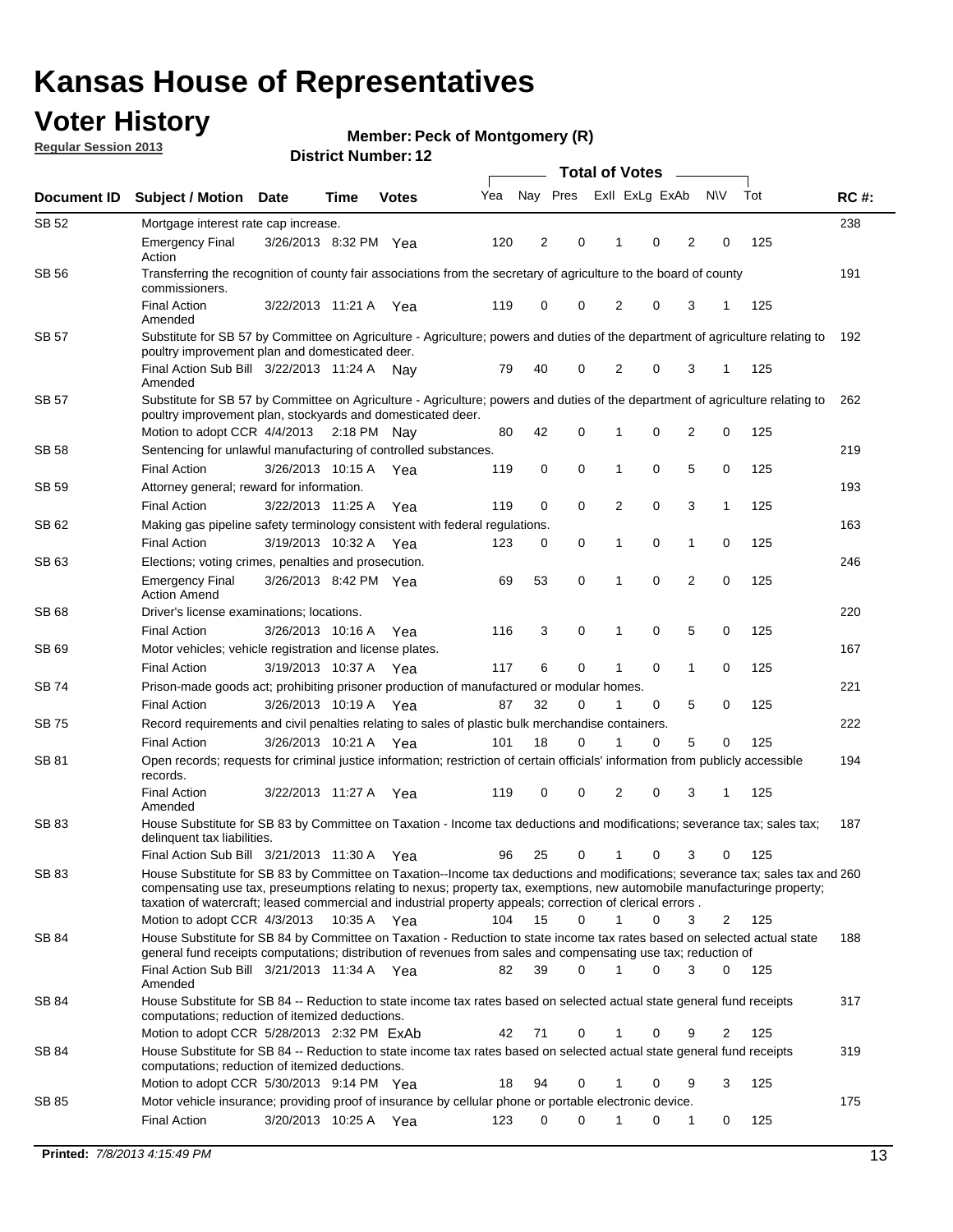## **Voter History**

**Regular Session 2013**

### **Member: Peck of Montgomery (R)**

|                    |                                                                                                       | DISTRICT NUMBER: 12   |             |              |     |                |              |  |                                         |                     |              |     |             |
|--------------------|-------------------------------------------------------------------------------------------------------|-----------------------|-------------|--------------|-----|----------------|--------------|--|-----------------------------------------|---------------------|--------------|-----|-------------|
| <b>Document ID</b> | <b>Subject / Motion</b>                                                                               | <b>Date</b>           | Time        | <b>Votes</b> | Yea |                | Nay Pres     |  | <b>Total of Votes</b><br>Exll ExLg ExAb | $\sim$              | <b>NV</b>    | Tot | <b>RC#:</b> |
| <b>SB 88</b>       | Increasing the children's advocacy center assessment fee.                                             |                       |             |              |     |                |              |  |                                         |                     |              |     | 223         |
|                    | <b>Final Action</b><br>Amended                                                                        | 3/26/2013 10:22 A Yea |             |              | 118 | 1              | 0            |  | 0<br>1                                  | 5                   | 0            | 125 |             |
| <b>SB 96</b>       | Motor vehicles; counties with multiple registration facilities; additional registration fee.          |                       |             |              |     |                |              |  |                                         |                     |              |     | 224         |
|                    | <b>Final Action</b><br>Amended                                                                        | 3/26/2013 10:24 A     |             | Yea          | 106 | 12             | 0            |  | 1<br>0                                  | 5                   | 1            | 125 |             |
| SB 96              | Additional motor vehicle registration fees.                                                           |                       |             |              |     |                |              |  |                                         |                     |              |     | 263         |
|                    | Motion to adopt CCR 4/4/2013                                                                          |                       | 2:21 PM Yea |              | 114 | 8              | $\Omega$     |  | 0<br>1                                  | 2                   | 0            | 125 |             |
| SB 102             | Requiring the state treasurer to provide a list of daily deposits to the secretary of administration. |                       |             |              |     |                |              |  |                                         |                     |              |     | 195         |
|                    | <b>Final Action</b><br>Amended                                                                        | 3/22/2013 11:28 A     |             | Yea          | 119 | 0              | 0            |  | 2<br>0                                  | 3                   | 1            | 125 |             |
| SB 102             | Enacting the second amendment protection act.                                                         |                       |             |              |     |                |              |  |                                         |                     |              |     | 295         |
|                    | Motion to Adopt CCR 4/5/2013                                                                          |                       |             | 9:20 PM Yea  | 96  | 24             | 0            |  | 2<br>0                                  | 2                   | 1            | 125 |             |
| SB 111             | Establishing Native American legislative day at the capitol; awarding of high school diplomas.        |                       |             |              |     |                |              |  |                                         |                     |              |     |             |
|                    | <b>Emergency Final</b><br><b>Action Amend</b>                                                         | 3/26/2013 8:41 PM Yea |             |              | 122 | $\Omega$       | 0            |  | 0                                       | 2                   | 0            | 125 |             |
| SB 113             | Credit unions; changes in certain loan limitations.                                                   |                       |             |              |     |                |              |  |                                         |                     |              |     | 234         |
|                    | <b>Emergency Final</b><br>Action                                                                      | 3/26/2013 8:25 PM Yea |             |              | 122 | 0              | 0            |  | $\mathbf 0$<br>1                        | $\overline{2}$      | $\mathbf 0$  | 125 |             |
| <b>SB 118</b>      | Relating to law enforcement reporting and investigation of missing persons.                           |                       |             |              |     |                |              |  |                                         |                     |              |     | 225         |
|                    | <b>Final Action</b>                                                                                   | 3/26/2013 10:25 A     |             | Yea          | 119 | 0              | 0            |  | 0<br>1                                  | 5                   | 0            | 125 |             |
| SB 120             | Enacting the Kansas farmers' market promotion act.                                                    |                       |             |              |     |                |              |  |                                         |                     |              |     | 196         |
|                    | <b>Final Action</b><br>Amended                                                                        | 3/22/2013 11:31 A     |             | Nav          | 68  | 51             | 0            |  | $\mathbf 0$<br>2                        | 3                   | 1            | 125 |             |
| SB 122             | Kansas administrative procedure act; service of order or notice.                                      |                       |             |              |     |                |              |  |                                         |                     |              |     | 226         |
|                    | <b>Final Action</b><br>Amended                                                                        | 3/26/2013 10:26 A     |             | Yea          | 119 | 0              | 0            |  | 0<br>1                                  | 5                   | 0            | 125 |             |
| SB 122             | Elections; unauthorized voting disclosures.                                                           |                       |             |              |     |                |              |  |                                         |                     |              |     | 286         |
|                    | Motion to Adopt CCR 4/5/2013 6:23 PM                                                                  |                       |             | Yea          | 89  | 31             | 0            |  | 2<br>0                                  | $\overline{2}$      | $\mathbf{1}$ | 125 |             |
| SB 124             | Amending the Kansas restraint of trade act.                                                           |                       |             |              |     |                |              |  |                                         |                     |              |     | 227         |
|                    | <b>Final Action</b><br>Amended                                                                        | 3/26/2013 10:27 A     |             | Yea          | 116 | $\overline{2}$ | 1            |  | 1<br>0                                  | 5                   | 0            | 125 |             |
| SB 124             | Amending the Kansas restraint of trade act.                                                           |                       |             |              |     |                |              |  |                                         |                     |              |     | 273         |
|                    | Motion to Adopt CCR 4/5/2013                                                                          |                       | 11:06 A     | Yea          | 97  | 23             | 0            |  | 2<br>0                                  | $\overline{2}$      | $\mathbf{1}$ | 125 |             |
| SB 128             | Career technical education incentive program amendments.                                              |                       |             |              |     |                |              |  |                                         |                     |              |     | 168         |
|                    | <b>Final Action</b><br>Amended                                                                        | 3/19/2013 10:39 A     |             | Yea          | 123 | 0              | 0            |  | 0<br>1                                  | 1                   | 0            | 125 |             |
| SB 129             | Bank commissioner; certain fees and hearing costs.                                                    |                       |             |              |     |                |              |  |                                         |                     |              |     | 254         |
|                    | <b>Emergency Final</b><br><b>Action Amend</b>                                                         | 3/26/2013 8:55 PM Yea |             |              | 110 | 12             | 0            |  | 0<br>1                                  | 2                   | 0            | 125 |             |
| SB 129             | Mortgage interest rate cap increase.                                                                  |                       |             |              |     |                |              |  |                                         |                     |              |     | 272         |
|                    | Motion to Adopt CCR 4/5/2013                                                                          |                       | 10:42 A Yea |              | 121 | 0              | 0            |  | 2                                       | 0<br>$\overline{2}$ | 0            | 125 |             |
| SB 135             | Transferring boiler inspection duties from the department of labor to the state fire marshal.         |                       |             |              |     |                |              |  |                                         |                     |              |     | 228         |
|                    | <b>Final Action</b>                                                                                   | 3/26/2013 10:28 A Yea |             |              | 114 | 5              | 0            |  | $\mathbf{1}$                            | 5<br>0              | 0            | 125 |             |
| SB 136             | Providing veterans designation on driver's licenses and nondriver identification cards.               |                       |             |              |     |                |              |  |                                         |                     |              |     | 244         |
|                    | Emergency Final<br><b>Action Amend</b>                                                                | 3/26/2013 8:39 PM Yea |             |              | 119 | 3              | 0            |  | $\mathbf{1}$                            | $\overline{2}$<br>0 | 0            | 125 |             |
| SB 139             | Kansas money transmitter act.                                                                         |                       |             |              |     |                |              |  |                                         |                     |              |     | 229         |
|                    | <b>Final Action</b>                                                                                   | 3/26/2013 10:30 A     |             | Yea          | 117 | $\mathbf{1}$   | $\mathbf{1}$ |  | 1<br>0                                  | 5                   | 0            | 125 |             |
| SB 142             | Abortion; concerning civil actions related to abortion.                                               |                       |             |              |     |                |              |  |                                         |                     |              |     | 241         |
|                    | <b>Emergency Final</b><br>Action                                                                      | 3/26/2013 8:36 PM Yea |             |              | 89  | 33             | 0            |  | 0<br>1                                  | $\overline{2}$      | 0            | 125 |             |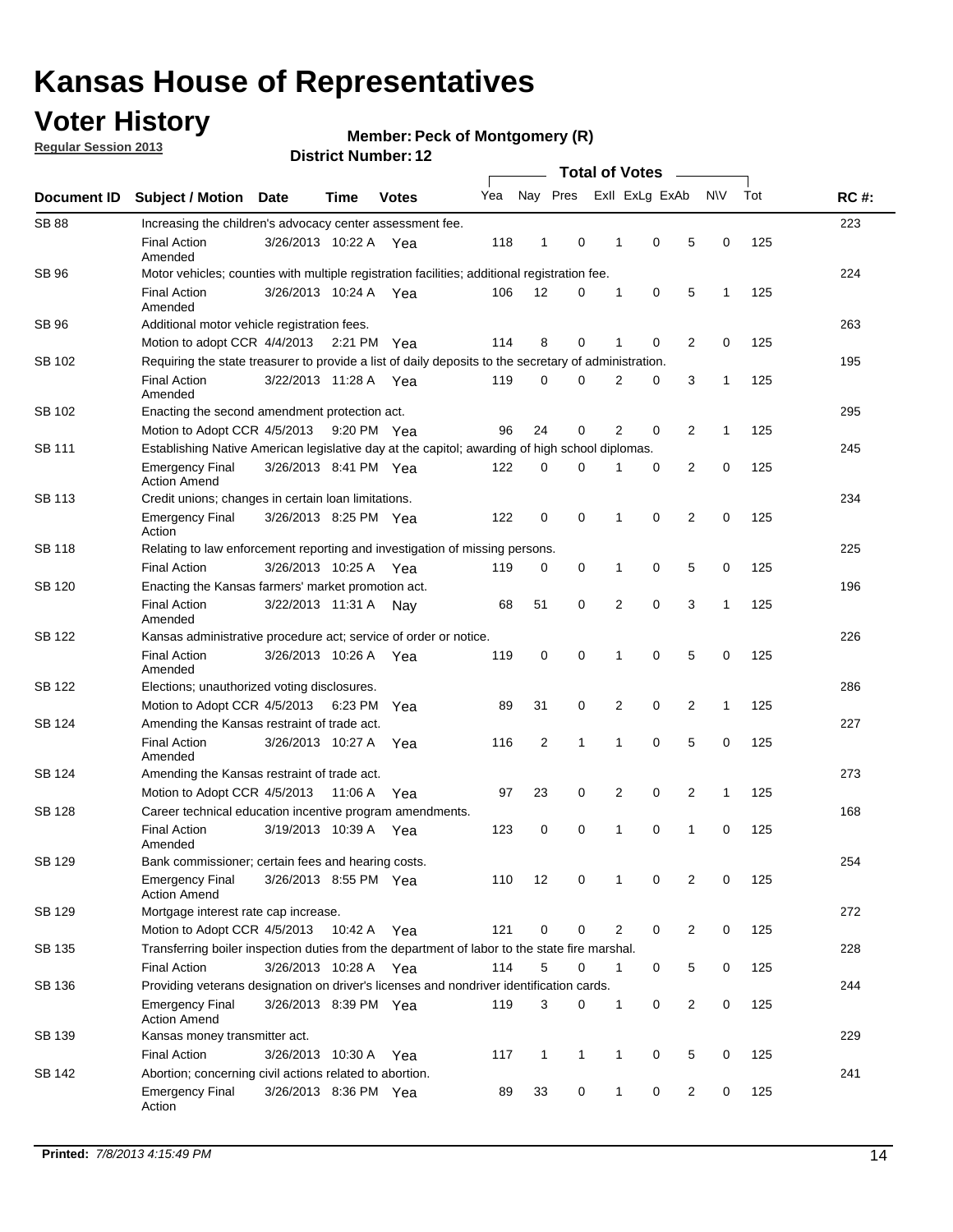## **Voter History**

**Member: Peck of Montgomery (R)** 

**Regular Session 2013**

|                 |                                                                                                                                                                                                       |                                                                                                                                                                         |             |              |     |          | <b>Total of Votes</b> |              |                |                |                |     |             |
|-----------------|-------------------------------------------------------------------------------------------------------------------------------------------------------------------------------------------------------|-------------------------------------------------------------------------------------------------------------------------------------------------------------------------|-------------|--------------|-----|----------|-----------------------|--------------|----------------|----------------|----------------|-----|-------------|
| Document ID     | Subject / Motion Date                                                                                                                                                                                 |                                                                                                                                                                         | Time        | <b>Votes</b> | Yea | Nay Pres |                       |              | Exll ExLg ExAb |                | <b>NV</b>      | Tot | <b>RC#:</b> |
| <b>SB 149</b>   | 239<br>Drug screening for recipients of cash assistance and unemployment benefits.                                                                                                                    |                                                                                                                                                                         |             |              |     |          |                       |              |                |                |                |     |             |
|                 | <b>Emergency Final</b><br><b>Action Amend</b>                                                                                                                                                         | 3/26/2013 8:33 PM Yea                                                                                                                                                   |             |              | 106 | 16       | 0                     | 1            | 0              | 2              | 0              | 125 |             |
| SB 164          | Relating to the director of vehicles regulating providers of motor vehicle functions.                                                                                                                 |                                                                                                                                                                         |             |              |     |          |                       |              |                |                |                |     | 247         |
|                 | <b>Emergency Final</b><br><b>Action Amend</b>                                                                                                                                                         | 3/26/2013 8:43 PM Yea                                                                                                                                                   |             |              | 117 | 5        | 0                     | $\mathbf{1}$ | 0              | 2              | 0              | 125 |             |
| SB 164          | Relating to the director of vehicles regulating providers of motor vehicle functions.                                                                                                                 |                                                                                                                                                                         |             |              |     |          |                       |              |                |                |                |     | 268         |
|                 | Motion to adopt CCR 4/4/2013                                                                                                                                                                          |                                                                                                                                                                         | 5:32 PM Yea |              | 111 | 9        | 0                     | $\mathbf{1}$ | 0              | 2              | $\overline{2}$ | 125 |             |
| SB 166          | Insurers supervision, rehabilitation and liquidation act; derivatives.                                                                                                                                |                                                                                                                                                                         |             |              |     |          |                       |              |                |                |                |     | 206         |
|                 | <b>Final Action</b>                                                                                                                                                                                   | 3/26/2013 9:52 AM Yea                                                                                                                                                   |             |              | 119 | 0        | 0                     | 1            | 0              | 5              | 0              | 125 |             |
| SB 168          | Limiting nuisance actions against certain agricultural activities.                                                                                                                                    |                                                                                                                                                                         |             |              |     |          |                       |              |                |                |                |     | 169         |
|                 | <b>Final Action</b><br>Amended                                                                                                                                                                        | 3/19/2013 10:40 A Yea                                                                                                                                                   |             |              | 111 | 12       | 0                     | 1            | 0              | 1              | 0              | 125 |             |
| SB 168          | Limiting nuisance actions against certain agricultural activities.                                                                                                                                    |                                                                                                                                                                         |             |              |     |          |                       |              |                |                |                |     | 264         |
|                 | Motion to adopt CCR 4/4/2013                                                                                                                                                                          |                                                                                                                                                                         |             | 2:30 PM Yea  | 110 | 12       | 0                     | 1            | 0              | 2              | 0              | 125 |             |
| SB 171          | School districts; amendments to Kansas uniform financial accounting and reporting act.                                                                                                                |                                                                                                                                                                         |             |              |     |          |                       |              |                |                |                |     | 248         |
|                 | <b>Emergency Final</b><br><b>Action Amend</b>                                                                                                                                                         | 3/26/2013 8:44 PM Yea                                                                                                                                                   |             |              | 122 | 0        | 0                     | 1            | 0              | 2              | 0              | 125 |             |
| SB 171          | School districts; amendments to Kansas uniform financial accounting and reporting act.                                                                                                                |                                                                                                                                                                         |             |              |     |          |                       |              |                |                |                |     | 285         |
|                 | Motion to Adopt CCR 4/5/2013 6:19 PM Yea                                                                                                                                                              |                                                                                                                                                                         |             |              | 63  | 57       | $\Omega$              | 2            | 0              | 2              |                | 125 |             |
| SB 171          | Appropriations for FY 2013, FY 2014, FY 2015, FY 2016, FY 2017 and FY 2018 for various state agencies; capital<br>improvement projects; claims against the state.                                     |                                                                                                                                                                         |             |              |     |          |                       |              |                |                |                |     | 320         |
|                 | Motion to adopt CCR 6/1/2013 4:30 PM Yea                                                                                                                                                              |                                                                                                                                                                         |             |              | 63  | 51       | 0                     | 0            | 0              | 8              | 3              | 125 |             |
| <b>SB 187</b>   |                                                                                                                                                                                                       | Establishing the workers compensation and employment security boards nominating committee; administrative law judge<br>appointment; workers compensation appeals board. |             |              |     |          |                       |              |                |                |                |     | 242         |
|                 | <b>Emergency Final</b><br><b>Action Amend</b>                                                                                                                                                         | 3/26/2013 8:37 PM Yea                                                                                                                                                   |             |              | 88  | 34       | 0                     |              | 0              | 2              | 0              | 125 |             |
| SB 187          | Amending workers compensation law provisions; establishing the workers compensation and employment security boards<br>nominating committee; notice requirements; workplace health and safety program. |                                                                                                                                                                         |             |              |     |          |                       |              |                |                |                |     | 274         |
|                 | Motion to Adopt CCR 4/5/2013 11:26 A Yea                                                                                                                                                              |                                                                                                                                                                         |             |              | 89  | 31       | 0                     | 2            | 0              | 3              | 0              | 125 |             |
| SB 199          | University of Kansas medical center; midwest center for stem cell therapy.                                                                                                                            |                                                                                                                                                                         |             |              |     |          |                       |              |                |                |                |     | 235         |
|                 | Emergency Final<br><b>Action Amend</b>                                                                                                                                                                | 3/26/2013 8:26 PM Yea                                                                                                                                                   |             |              | 90  | 32       | 0                     | 1            | 0              | 2              | 0              | 125 |             |
| SB 199          | Health care; stem cell therapy and unused medications.                                                                                                                                                |                                                                                                                                                                         |             |              |     |          |                       |              |                |                |                |     | 290         |
|                 | Motion to Adopt CCR 4/5/2013                                                                                                                                                                          |                                                                                                                                                                         | 7:52 PM Yea |              | 90  | 30       | 0                     | 2            | 0              | $\overline{2}$ |                | 125 |             |
| SB 216          | Allowing a public building commission to acquire land for a municipal university similar to what such commission is currently<br>allowed to do for any state university.                              |                                                                                                                                                                         |             |              |     |          |                       |              |                |                |                |     | 185         |
|                 | <b>Final Action</b>                                                                                                                                                                                   | 3/21/2013 11:23 A Yea                                                                                                                                                   |             |              | 121 | 0        | 0                     | 1            | 0              | 3              | 0              | 125 |             |
| SB 246          | Reconciling amendments to certain statutes.                                                                                                                                                           |                                                                                                                                                                         |             |              |     |          |                       |              |                |                |                |     | 315         |
|                 | <b>Emergency Final</b><br>Action                                                                                                                                                                      | 5/23/2013 2:14 PM Yea                                                                                                                                                   |             |              | 111 | 0        | 0                     | 1            | 0              | 8              | 5              | 125 |             |
| <b>SCR 1604</b> | Joint rules for the Senate and House of Representatives, 2013-2014.                                                                                                                                   |                                                                                                                                                                         |             |              |     |          |                       |              |                |                |                |     | 5           |
|                 | <b>Final Action</b><br>Amended                                                                                                                                                                        | 1/28/2013 11:12 A Yea                                                                                                                                                   |             |              | 81  | 41       | 0                     | 0            | 0              | 3              | 0              | 125 |             |
| <b>SCR 1606</b> | Honoring pregnancy maintenance resource centers.                                                                                                                                                      |                                                                                                                                                                         |             |              |     |          |                       |              |                |                |                | 240 |             |
|                 | <b>Emergency Final</b><br>Action                                                                                                                                                                      | 3/26/2013 8:34 PM Yea                                                                                                                                                   |             |              | 122 | 0        | 0                     | 1            | 0              | 2              | 0              | 125 |             |